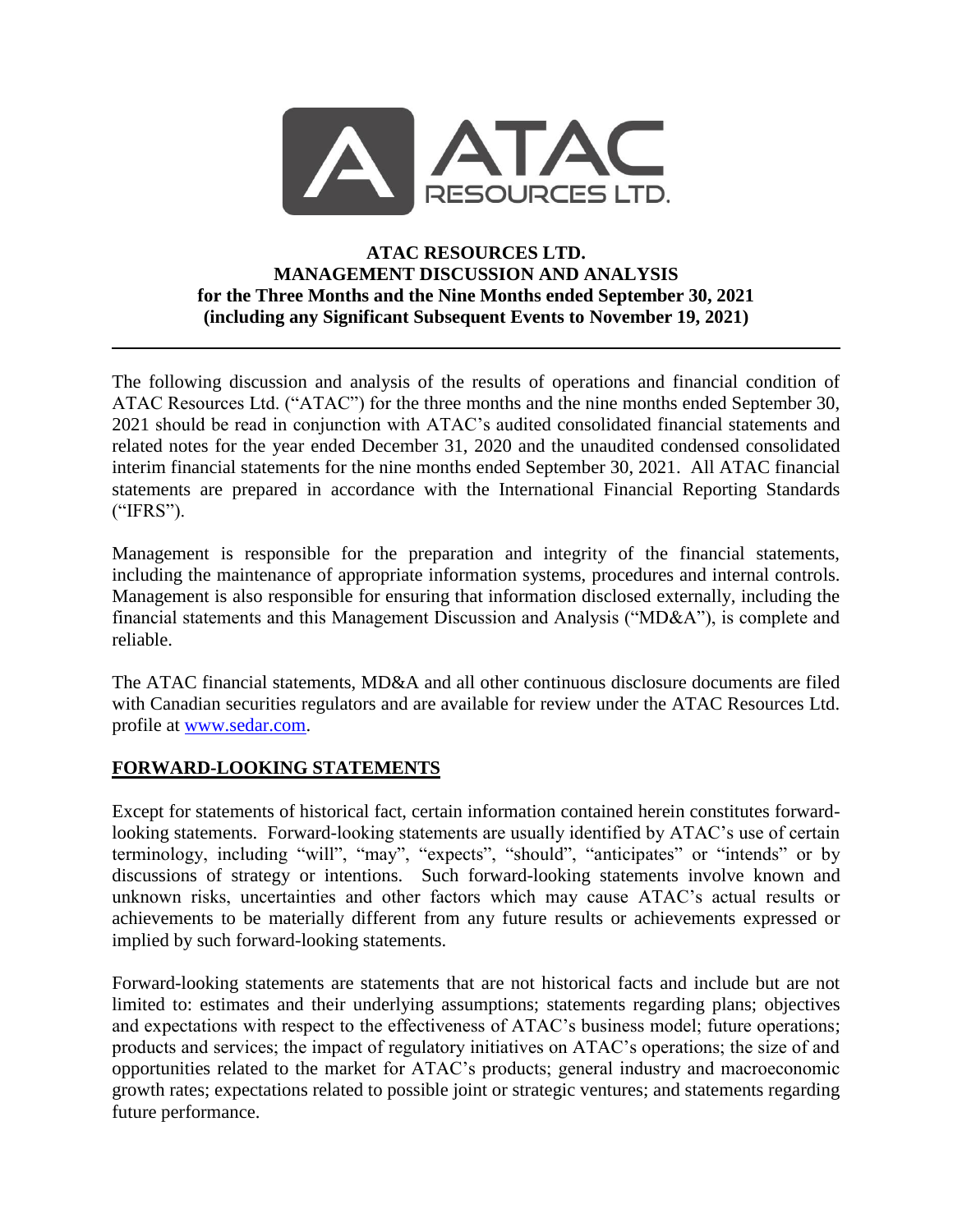Forward-looking statements used in this MD&A are subject to various risks and uncertainties, most of which are difficult to predict and generally beyond the control of ATAC. If risks or uncertainties materialize, or if underlying assumptions prove incorrect, the actual results may vary materially from those expected, estimated or projected. ATAC undertakes no obligation to update forward-looking statements if these beliefs, estimates and opinions or other circumstances should change, except as required by applicable securities laws. There can be no assurance that such statements will prove to be accurate, and future events and actual results could differ materially from those anticipated in such statements. Given these uncertainties, the reader of the information included herein is cautioned not to place undue reliance on such forward-looking statements.

#### CAUTIONARY NOTE TO US READERS

Information concerning mineral properties in this MD&A has been prepared in accordance with Canadian disclosure standards under applicable Canadian securities laws, which are not comparable in all respects to United States disclosure standards. The terms "mineral resource", "measured resource", "indicated resource" and "inferred resource" (and similar expressions) used in this MD&A are Canadian mining terms as defined in accordance with National Instrument 43 - 101 under guidelines set out in the standards set by the Canadian Institute of Mining, Metallurgy and Petroleum.

While the terms "mineral resource", "measured resource", "indicated resource" and "inferred resource" are recognized and required by Canadian regulations, they are not defined terms under the standards of the U.S. Securities and Exchange Commission ("SEC"). As such, certain information contained or incorporated by reference in this MD&A concerning descriptions of mineralization and resources under Canadian standards is not comparable to similar information made public by U.S. companies subject to the reporting and disclosure requirements of the SEC.

An "inferred resource" has a great amount of uncertainty as to its existence and as to its economic and legal feasibility. It cannot be assumed that all or any part of an "inferred resource" will ever be upgraded to a higher category. Under Canadian regulations, estimates of inferred resources may not form the basis of feasibility or other economic studies.

Readers are cautioned not to assume that all or any part of measured, indicated or inferred resources will ever be converted into Mineral Reserves. Readers are also cautioned not to assume that all or any part of an "inferred resource" exists, or is economically or legally mineable.

This MD&A also contains information with respect to adjacent or similar exploration and evaluation assets in respect of which ATAC has no interest or rights to explore or mine. ATAC advises US readers that the mining guidelines of the US Securities and Exchange Commission (the "SEC") set forth in the SEC's Industry Guide 7 ("SEC Industry Guide 7") strictly prohibit information of this type in documents filed with the SEC. Readers are cautioned that ATAC has no interest in or right to acquire any interest in any such properties, and that mineral deposits on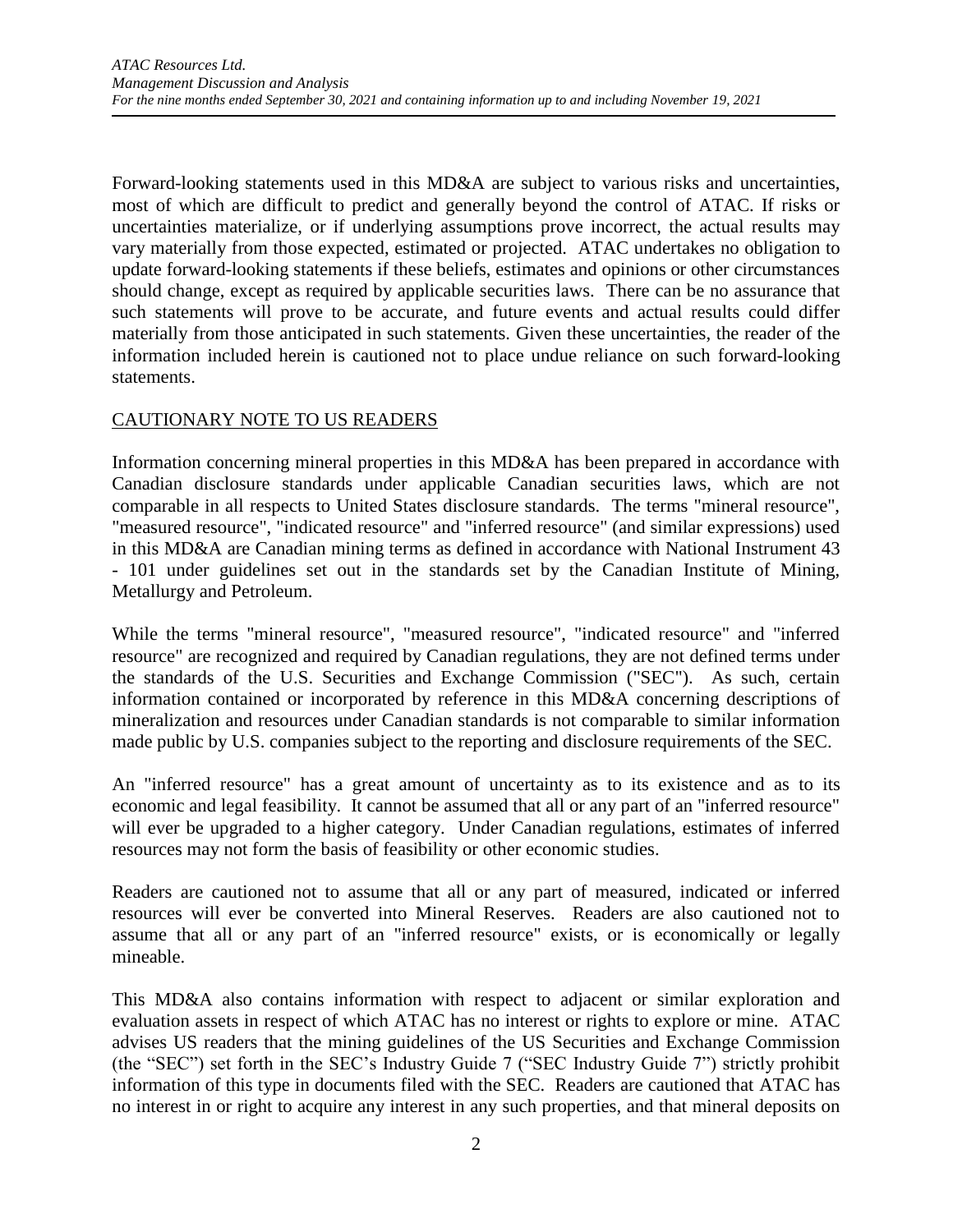adjacent or similar properties, and any production therefore or economics with respect thereto, are not indicative of mineral deposits on ATAC's properties or the potential production from, or cost or economics of, any future mining of any of ATAC's exploration and evaluation assets.

All of ATAC's public disclosure filings, including its most recent management information circular, material change reports, press releases and other information, may be accessed via [www.sedar.com](http://www.sedar.com/) and readers are urged to review these materials, including the technical reports filed with respect to ATAC's exploration and evaluation assets.

# **DESCRIPTION OF BUSINESS**

ATAC is in the business of exploring for metals and minerals with a particular emphasis on gold and copper. It does not own interests in any producing mines. At present, management is concentrating most of its efforts on its East Goldfield project, located in Nevada, United States of America and its mineral properties in Yukon Territory, Canada. See "Exploration Properties" for additional information.

The common shares of ATAC are listed for trading on the TSX Venture Exchange in Canada under the trading symbol "ATC" and on the OTCQB Venture Market in the United States under the trading symbol "ATADF".

# **OVERALL PERFORMANCE**

On March 11, 2020, the World Health Organization recognized the novel coronavirus ("COVID-19") as a global pandemic. ATAC continues to evaluate the impact of COVID-19, which could create significant uncertainty for ATAC and its operations. All work carried out in 2021 by ATAC on its Yukon and Nevada projects was subject to all COVID-19 related travel restrictions and health advisories in place at the time such work was undertaken.

As of November 19, 2021, ATAC had no debt and had working capital in excess of its anticipated expenditures for all of 2021. Such expenditures include costs related to administrative overhead and future exploration programs. See "Risks and Uncertainties" for additional information.

The focus of ATAC's human and financial resources are the various mineral properties located in Yukon Territory, Canada and the East Goldfield project, located in Nevada, U.S.A. See "Exploration Properties" for additional information.

#### **HIGHLIGHTS FOR THE THREE MONTHS ENDED SEPTEMBER 30, 2021 AND UP TO NOVEMBER 19, 2021**

• On July 7, 2021, ATAC announced that its 2021 exploration programs had commenced at its Yukon and Nevada properties.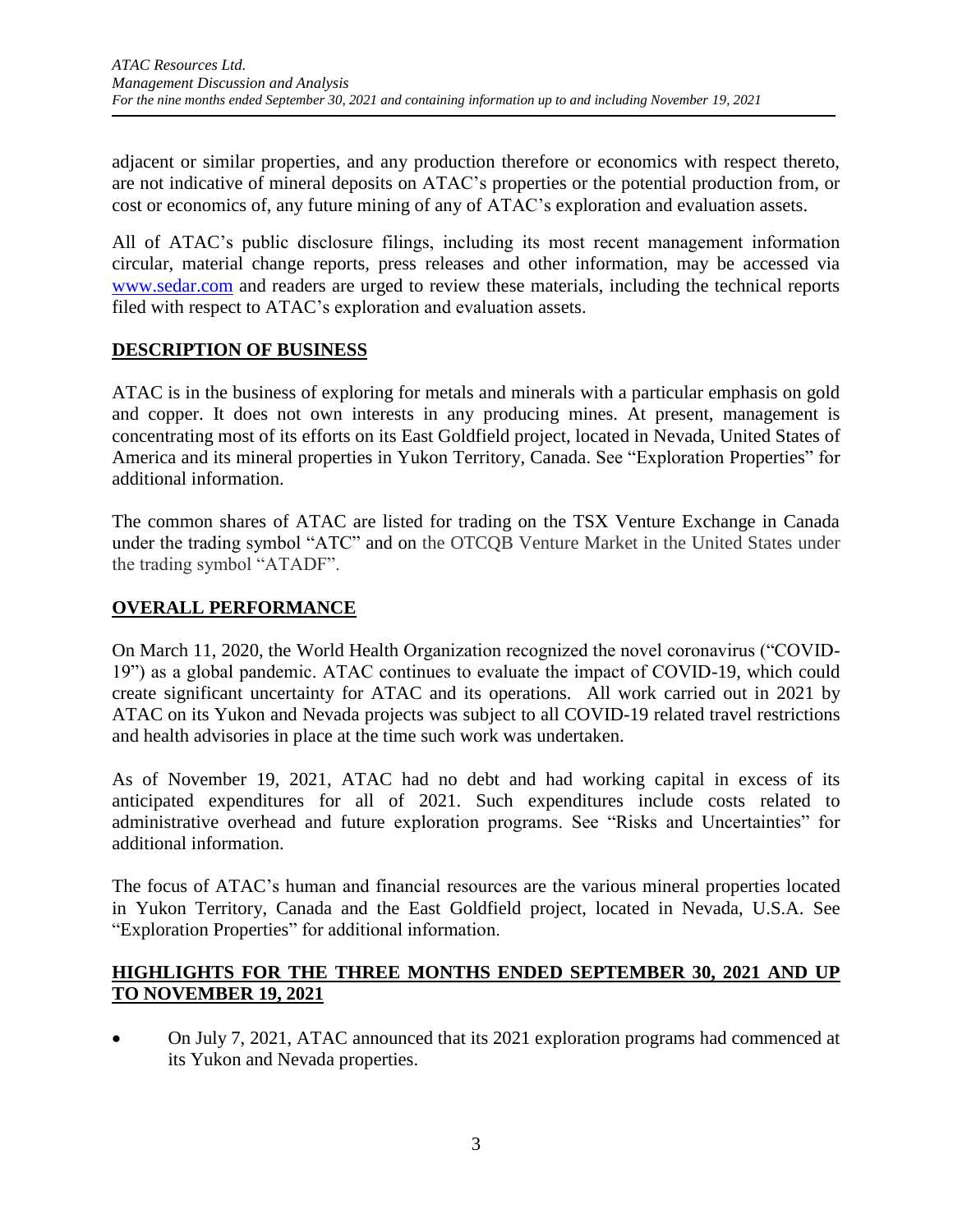- On July 8, 2021, ATAC granted an aggregate 2,950,000 incentive stock options, exercisable at \$0.18 per share until July 8, 2026, to directors, officers, employees and consultants.
- On August 23, 2021, ATAC announced the commencement of drilling at its East Goldfield project in Nevada.
- On September 2, 2021, ATAC provided an update on exploration activities at its Connaught Property, including preliminary trenching results.

# **SUBSEQUENT EVENTS**

- On October 1, 2021, James Gray was appointed to the ATAC board of directors.
- On October 1, 2021, 250,000 incentive stock options were granted to a director of ATAC.
- On October 8, 2021, ATAC's common shares commenced trading on the OTCOB Venture Market.
- On November 2, 2021, additional results from the 2021 exploration program at the Connaught property were announced.

# **EXPLORATION PROPERTIES**

The current focus of ATAC's exploration activities are its East Goldfield property located in Nevada, United States of America and several properties located in Yukon Territory, Canada.

## **A. East Goldfield Property (Nevada)**

The 8.7 km<sup>2</sup> East Goldfield property is currently under option from Silver Range Resources Ltd. ("Silver Range"). The property is located in the Goldfield Mining District where historic production is estimated to have been 4.2 million ounces at 18.55 g/t gold. The East Goldfield property is approximately eight km east of Waterton Global Resource Management's development stage Gemfield project (47.3 million tonnes of measured and indicated mineral resources at 1.03 g/t gold totaling 1,574,000 ounces gold).

The East Goldfield property is a road-accessible project with favourable volcanic stratigraphy, silicic replacement "ledges" and extensive hydrothermal alteration. Approximately 100 small historical surface workings are documented across the project area with the most significant development in the southwestern part of the claims at the former Tom Keane mine. Historic production statistics are not available, however the development consisted of approximately 900 m of workings on 4 levels to a vertical depth of 150 m.

Ten angled reverse circulation ("RC") drill holes were completed in the immediate vicinity of the Tom Keane mine in 2003 by Metallic Ventures Gold Inc ("Metallic Ventures"). All of these drill holes targeted silicic altered north-westerly trending structural zones distal to the main silicicclay-breccia alteration feature and reported anomalous gold values  $(>0.50 \text{ g/t})$  across intervals ranging from 1.52 to 44.20 m. Highlights from the program included: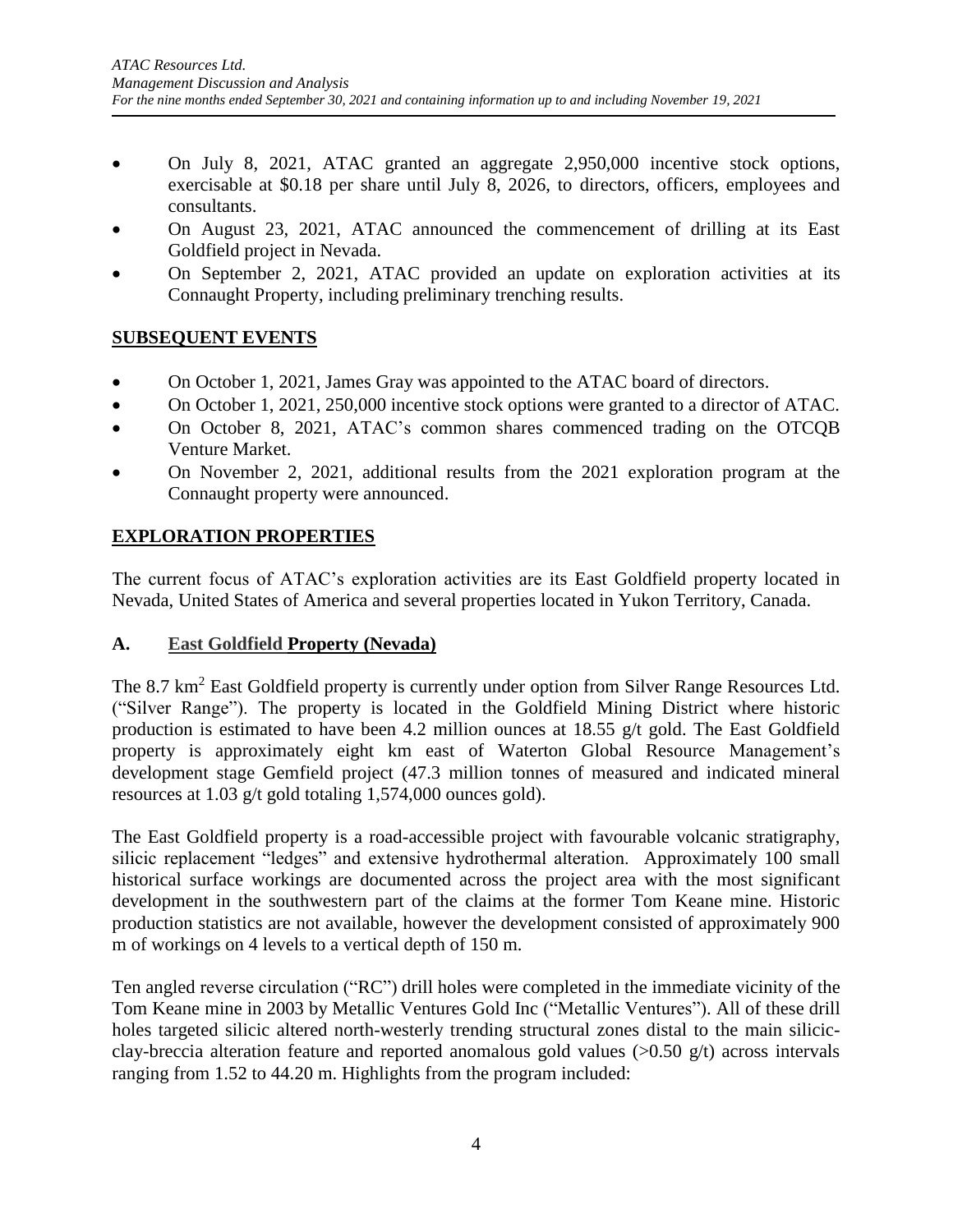| Hole<br># | From<br>(m) | <b>To</b><br>(m) | Interval<br>(m) | Gold<br>(g/t) |
|-----------|-------------|------------------|-----------------|---------------|
| $TK-4$    | 51.82       | 56.39            | 4.57            | 2.40          |
| $TK-5$    | 65.53       | 109.73           | 44.20           | 1.03          |
| $TK-6$    | 67.06       | 89.92            | 22.86           | 2.88          |
| incl.     | 70.10       | 74.68            | 4.58            | 8.23          |
| and       | 92.96       | 102.11           | 9.15            | 1.61          |
| $TK-7$    | 85.34       | 102.11           | 16.77           | 1.03          |

Drill orientations and true widths are unknown.

Information concerning historical exploration, development and mining at East Goldfield is based on U.S. Geological Survey Mineral Resource Data System records, as well as press releases, website summaries and National Instrument 43-101 technical reports issued by Metallic Ventures. The data in these sources have not been independently verified by ATAC.

Since the property was optioned in February 2020, ATAC has collected a total of 2,120 soils and 375 rock samples and completed both airborne LiDAR and hyperspectral surveys. This work has led to the discovery of seven gold bearing vuggy residual quartz epithermal veins. Highlight results of this work were 4.16 g/t gold over 8 m in a rock chip sample across one of the ledges.

The 2021 work program at the East Goldfield property consisted of 4,124 m RC drilling, prospecting and rock sampling. The program began in August and was completed in October of 2021, including drilling proximal to the Tom Keane mine, and regional drilling to test priority targets identified by prospecting work.

#### East Goldfield Option

By agreement dated February 20, 2020, Silver Range granted ATAC a two staged option to acquire up to a 100% interest in the East Goldfield property in central Nevada. Under stage one of the option, ATAC can acquire a 75% interest in the East Goldfield property by making aggregate cash payments of \$400,000 by April 1, 2024 and aggregate exploration expenditures of \$10,000,000 by December 1, 2025. Other than a minimum annual exploration expenditure of \$200,000 in each of the first two years of the option, the rate at which expenditures are incurred over the remaining four years, will be at ATAC's sole discretion.

Under stage two of the option, ATAC can acquire the remaining 25% interest in the East Goldfield property by paying \$10,000,000 by June 30, 2026 and granting Silver Range a 2% net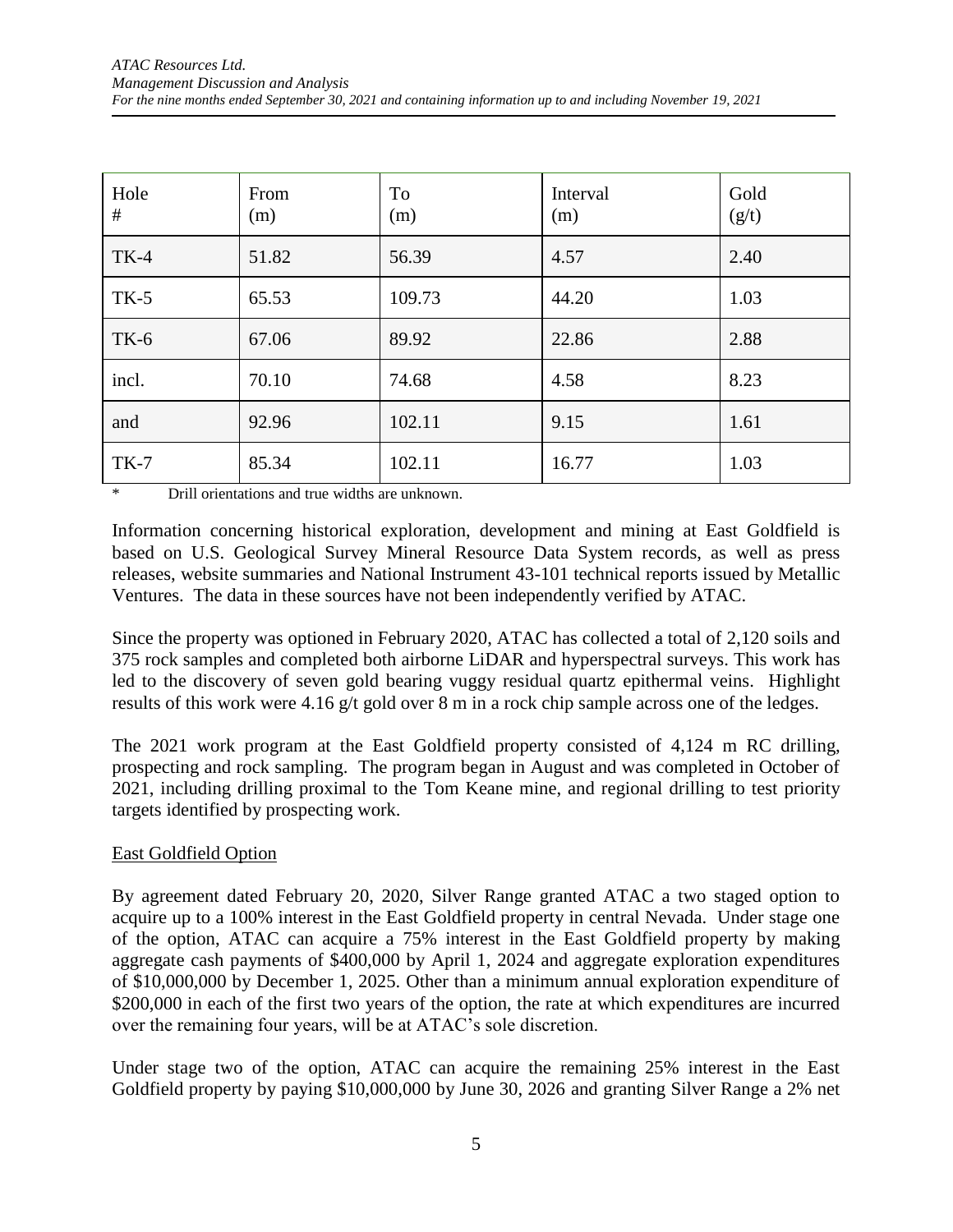smelter return royalty interest. One-half (1%) of the net smelter return royalty interest can be purchased by ATAC for \$1 million.

Silver Range will also be paid a success fee of US\$2 per ounce of gold (or the gold equivalent) on the first 1,000,000 ounces in any future measured or indicated mineral resources or proven or probable mineral reserve on the East Goldfield property. The success fee will be US\$1 per ounce of gold (or the gold equivalent) on all ounces above 1,000,000, in any measured or indicated mineral resources or proven or probable mineral reserve on the property.

If ATAC exercises the stage one option, but not the stage two option, ATAC and Silver Range will form a joint venture to develop the property. Initial ATAC and Silver Range joint venture interests will be 75% and 25%, respectively.

# **B. Yukon Properties**

# **1. Connaught Property**

The 137.3 km<sup>2</sup> Connaught property is located in the Dawson Mining District in west-central Yukon. It lies immediately south of the Sixty Mile placer gold camp, approximately 65 km west of Dawson City. The majority of the property is 100%-owned by ATAC with two portions under option from private individuals (see Connaught Property Options).

Historically, the property was explored for high-grade epithermal veins. A total of 26 distinct silver-lead-zinc-gold  $\pm$  copper  $\pm$  zinc epithermal veins over 13 km in combined strike length and 400 m in vertical extent have been identified to date. Between 1969 and 2003, a total of 2,444 m in 40 diamond drill holes was completed by various other operators. Assay values ranged from background up to 4,050 g/t silver, 79.41% lead, 10.90 g/t gold, 1.98% copper and 7.24% zinc.

In 2020, ATAC optioned two adjacent properties and staked additional claim in order to consolidate land on the eastern portion of the property with grassroots copper-molybdenum-plusor-minus-gold porphyry potential. Late Cretaceous Prospector Mountain suite intrusive rocks in this area are associated with significant copper and molybdenum soil anomalies, as well as a localized magnetic high.

## **Connaught Geology and Mineralization**

The Connaught project lies within the northeast-trending 150 km long Sixtymile-Pika fault system which controlled Late Cretaceous magmatism, hydrothermal activity and associated porphyry, skarn and epithermal mineralization in Yukon and Alaska. The property is underlain by Carboniferous-to-Devonian gneiss, marble and metavolcanic rocks and Permian schist rocks which are intruded by the Late Cretaceous Prospector Mountain Suite granodiorite, diorite and quartz monzonite.

The Late Cretaceous Prospector Mountain Suite rocks observed to date include multiple phases of intrusive stocks, dykes and breccias including: equigranular quartz monzonite, quartz monzonite porphyry, quartz latite and intrusion breccia. Copper mineralization observed to date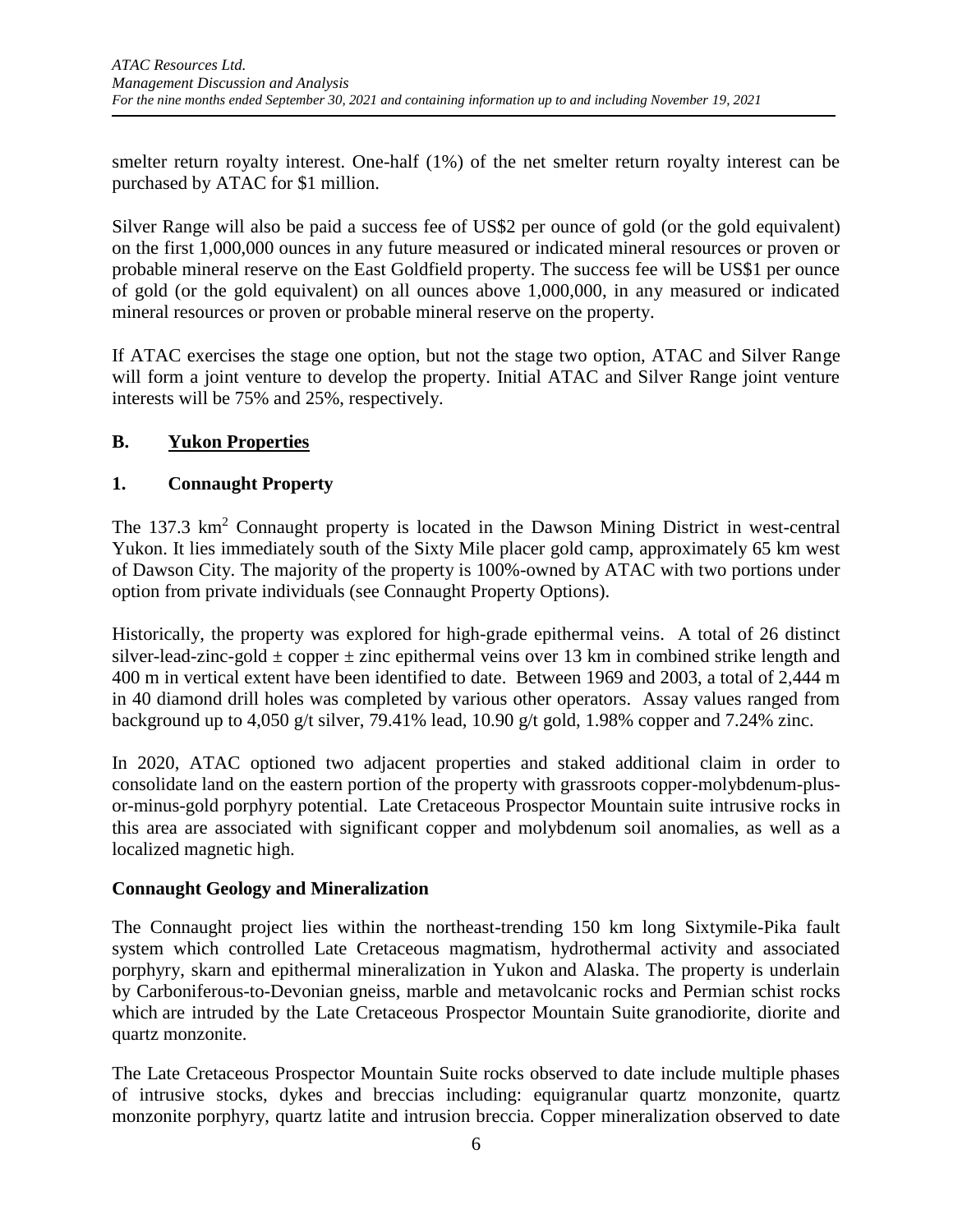includes disseminated and fracture coated malachite-tenorite  $\pm$  azurite within a quartz monzonite porphyry, disseminated chalcopyrite-pyrite within an intrusion breccia and disseminated malachite-tenorite within a quartz latite dyke. The copper mineralized rocks at surface are intensely weathered, are commonly stained orange, yellow and/or brown by iron oxides and clays and are friable to the touch and are interpreted as a copper depleted leached cap.

The style of mineralization, lithologies and alteration observed to date are typical of copper-goldmolybdenum porphyry systems such as Western Copper and Gold's Casino project in Yukon and Kenorland Minerals Tanacross project in Alaska.

# **2021 Exploration Program**

The 2021 exploration program included geophysical surveys, surface trenching, soil sampling and re-sampling of select historical drill core.

A total of 2,229 soil samples were collected across the property in 2021, primarily focused on claims optioned in 2020 and infill work around known anomalies. A total of 39 km of induced polarization ("IP") and 113 km of ground magnetic surveys were completed in July and August, with data showing geophysical anomalies coincident with copper-molybdenum-gold in-soil anomalies. The Prospector Mountain Suite intrusive rocks present as a regional elongate (13 x 2 km) magnetic high.

Based on results of the 2021 work, four porphyry target areas have been identified for priority follow-up work in 2022. Geophysical data has identified over 20 priority drill targets throughout this trend, which are being evaluated for drilling in 2022.

# **Target Areas**

Target Area A is a copper-molybdenum-in-soil anomaly that was previously identified through soil sampling and formed the basis of the 2021 trenching work. The anomaly was constrained by historical claim boundaries and was open-ended on the east side. Additional samples collected this year expanded the anomaly area by approximately 500 m to the east, to a total size of 1,500 x 600 m.

Geophysical surveys show that Target Area A is situated within a broad magnetic high surrounding a central magnetic low underlying the trenches, potentially indicative of a magnetite destructive zone – a porphyry alteration indicator. Moderate chargeability and low resistivity are observed immediately underneath the trenching area, indicative of sulphides at depth. An area of strong chargeability is observed about 900 m SW of the trenches, potentially indicative of a higher abundance of sulphides.

Target Area B is a 1,700 x 1,200 m copper±gold-in-soil anomaly located 2.5 km southeast of the 2021 trenching area. The target area shows moderate to strong copper-in-soil anomalism and elevated to strong gold-in-soil response on the east side of the anomaly with values up to 0.10 g/t gold-in-soil. The anomaly has sporadic molybdenum-in-soil anomalism, with more significant response on the northern edge of the target area.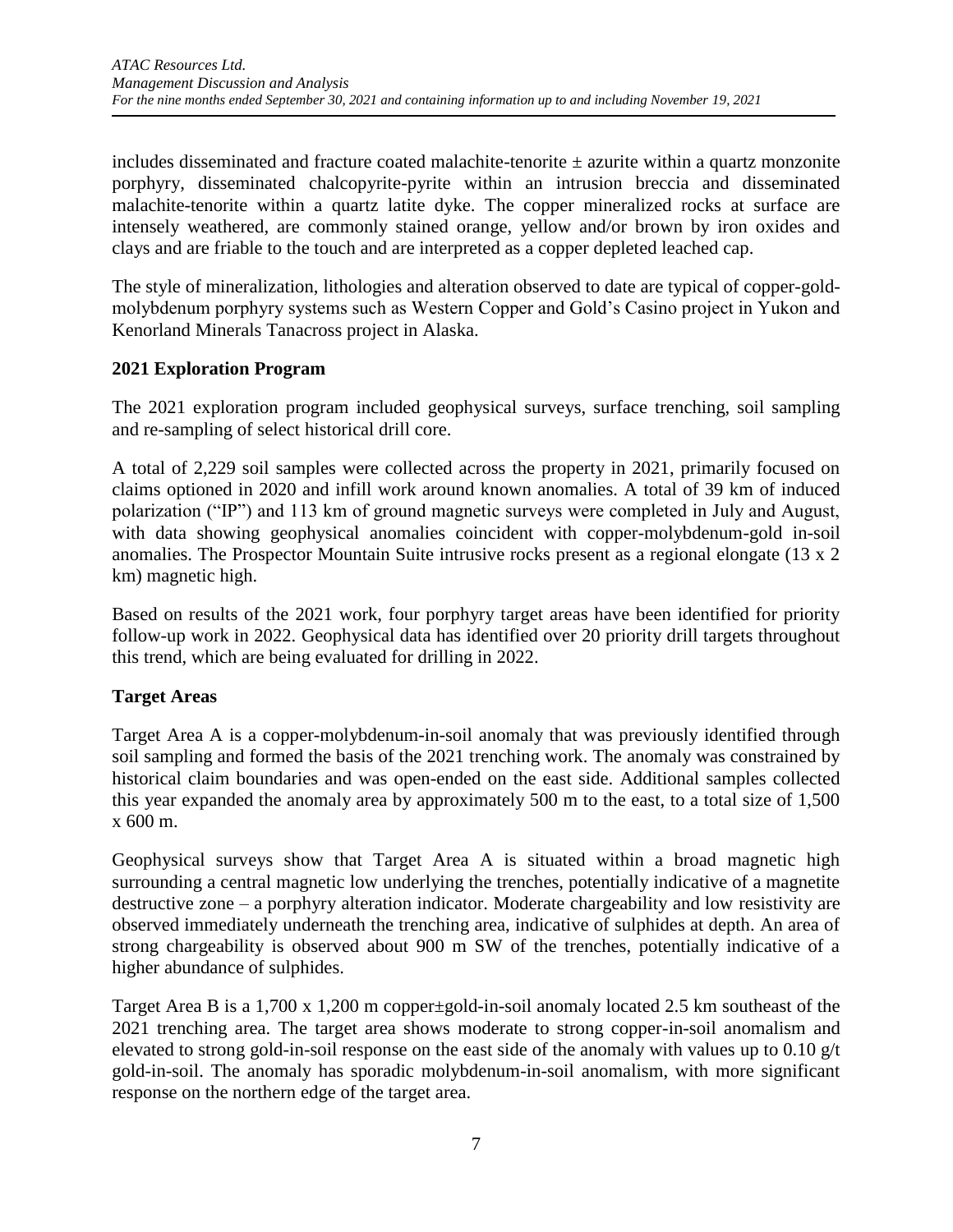Geophysical surveys at Target Area B revealed a coincident circular magnetic high feature surrounded by a magnetic low – a "donut"-shaped magnetic feature that are typical of many porphyry systems. The IP response shows a resistivity high in the middle of the anomaly potentially indicative of a potassic core surrounded by a chargeability high indicative of a pyrite shell in the sericitic alteration zone.

Target Area C is a 700 x 600 m copper- and molybdenum-in-soil anomaly located 5 km west of the 2021 trenching area. The core zone of coincident copper and molybdenum anomaly is located within a broader 2.7 x 1.3 km molybdenum soil anomaly with more sporadic copper anomalism.

Geophysical surveys at Target Area C show it is situated within a broad magnetic high and displays a magnetic low in the middle of the anomaly – possibly indicative of magnetite destruction. No IP work has been completed in this area to-date.

Target Area D is a 800 x 400 m copper-molybdenum-silver and lead-in-soil anomaly located 9 km west of the 2021 trenching area. The core zone of the coincident copper and molybdenum is located on the northern edge of a broader 1,300 x 1,000 m molybdenum-in-soil anomaly. This target area is located within a broad magnetic high. No IP work has been completed in this area to-date.

Assay results for 831 m of trenching, 350 m of re-sampled historical core, and 103 prospecting and trench highlight rock samples remain outstanding and will be released when results are received and compiled.

## **Connaught Property Options**

## *Black Bear Option Terms*

ATAC can acquire a 100% interest in the  $13.2 \text{ km}^2$  Black Bear property from a private owner by making aggregate cash payments of \$100,000 and aggregate issuance of 200,000 shares on or before February 28, 2026. Following completion of the option, the property will remain subject to a 2% net smelter return royalty interest for conventional mining, and a 5% net smelter return royalty for small-scale high grade mining. One half (1%) of the conventional royalty can be purchased by ATAC for \$500,000.

## *Mag Option Terms*

ATAC can acquire a 100% interest in the 2.1  $km^2$  Mag property from a private owner by making aggregate cash payments of \$70,000 and aggregate issuance of 120,000 shares on or before December 31, 2022. Following completion of the option, the property will remain subject to a 1% net smelter return royalty interest for conventional mining, and a 10% net smelter return royalty for small-scale high grade mining. The conventional royalty can be purchased by ATAC for \$250,000.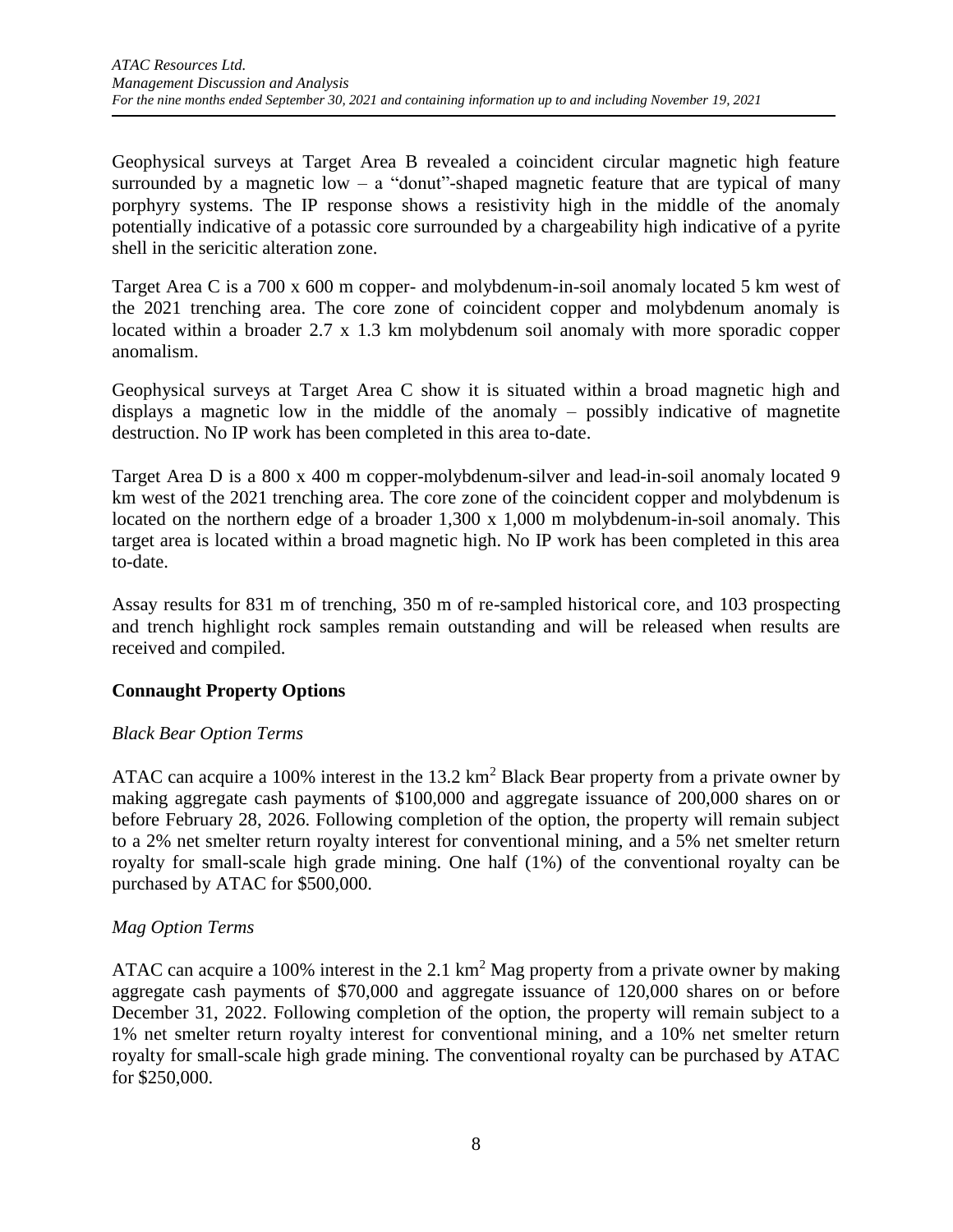# **2. Rosy Property**

The 100%-owned 61 km<sup>2</sup> Rosy property is located 77 km east of Whitehorse and surrounds the Red Mountain Molybdenum deposit. The property covers a large system of gold-silver epithermal veins. Various work programs have been conducted from 2008 to 2017, including geophysics, geochemistry and limited drilling. This work has identified two main areas of vein mineralization and a number of gold-in-soil anomalies.

Work in 2021 consisted of prospecting, mapping and geochemical sampling to build a more comprehensive understanding of gold-silver potential at the property.

## **3. Rackla Gold Property**

ATAC's 100%-owned, 1,700 km<sup>2</sup> Rackla Gold property is located in the Mayo Mining District of central Yukon. The approximate centre of the project area is 100 km northeast of Keno City.

The Rackla Gold property lies within a zone of regional-scale thrust faults, which imbricate basinal sediments and platform carbonate rocks. The thrust panel that contains the Rackla Gold property approximately straddles the boundary between the Selwyn Basin and the Mackenzie Platform and contains units belonging to both tectonic elements. ATAC has carried out comprehensive geochemical sampling and prospecting programs over most of the property to evaluate areas of future exploration focus.

From east to west, the Rackla Gold property has been divided into three separate project areas:

- (i) the Osiris project, which hosts the Conrad, Osiris, Sunrise and Ibis Carlin-type gold Deposits;
- (ii) the Orion project, which hosts numerous Carlin-type gold exploration targets; and
- (iii) the Rau project, which hosts the Tiger Gold Deposit, intrusive-related precious and base metals exploration targets and orogenic gold precious metal targets.

Each of the three projects is discussed below.

## **(a) Osiris Project**

The Osiris project is located at the eastern end of the Rackla Gold property. Gold mineralization in the Osiris project area was first discovered in July of 2010. Since 2010, four gold deposits have been defined within the Osiris property area: Conrad; Osiris; Sunrise; and Ibis. All zones remain open in multiple directions.

On June 18, 2018, ATAC announced the highlights of a maiden Inferred Mineral Resource (the "2018 Resource") for the Osiris Deposit, incorporating all four zones. On July 11, 2018, a National Instrument 43-101 compliant technical report supporting the 2018 Resource was filed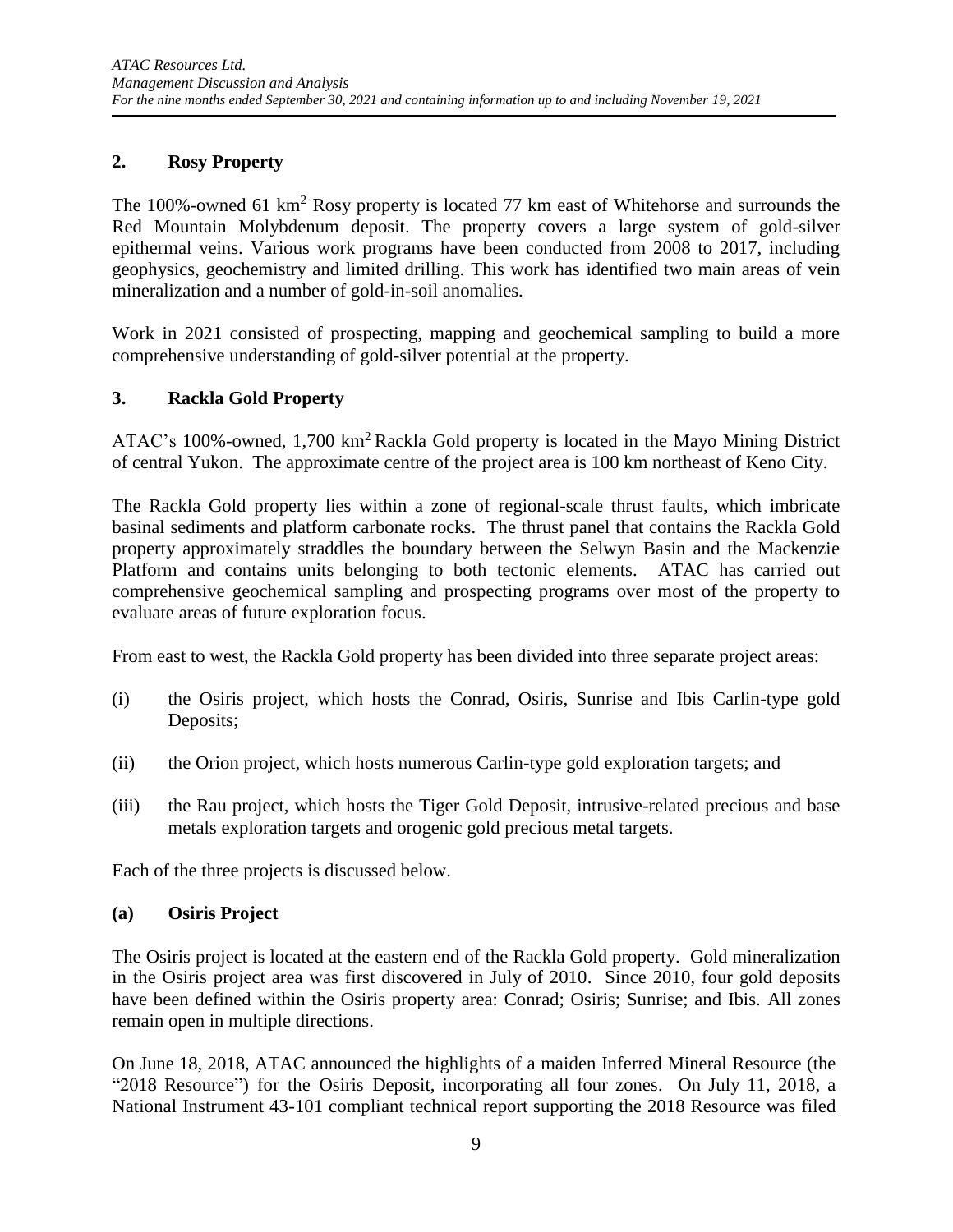by ATAC with Canadian securities regulators. A full copy of the 2018 report can be viewed under the ATAC profile on SEDAR [\(www.sedar.com\)](http://www.sedar.com/).

A summary of the Osiris inferred mineral resources are provided below:

|                 | 1 own miles i en fillier mi trebourt ee mbellinge buminimi |               |                       |           |
|-----------------|------------------------------------------------------------|---------------|-----------------------|-----------|
|                 | Gold<br>$Cut-$<br><b>Off</b>                               | <b>Tonnes</b> | Grade<br>(Au)<br>g/t) | Gold (oz) |
| Pit-Constrained | $1.30 \text{ g/t}$                                         | 8,045,000     | 4.08                  | 1,055,000 |
| Underground-    | $2.60$ g/t                                                 | 4,335,000     | 4.52                  | 630,000   |
| Constrained     |                                                            |               |                       |           |
| <b>TOTAL</b>    |                                                            | 12,380,000    | 4.23                  | 1,685,000 |

*<sup>1</sup> CIM definition standards were used for the Mineral Resource. The Qualified Person is Steven Ristorcelli, C.P.G. of MDA. <sup>2</sup> Numbers may not add due to rounding. Mineral resources that are not mineral reserves do not have demonstrated economic viability.* 

## **(b) Orion Project**

The Orion project occupies the central third of the Rackla Gold property and contains thirteen Carlin-type gold prospects. Geochemical anomalies occur in clusters in the Orion project area along a regional scale northwest-trending fault system.

Diamond drilling has identified gold mineralization associated with the Anubis fault over a 2.5 km strike length and 540 m down dip. Between 2012 and 2018, a total of 15,018 m in 49 diamond drill holes have been completed at the Orion Project. The Anubis Fault remains open along strike and at depth. Highlight diamond drill results across the Anubis Fault are presented in the table below:

|                   | -           |                       |                  |               |  |
|-------------------|-------------|-----------------------|------------------|---------------|--|
| <b>Drill Hole</b> | From<br>(m) | T <sub>0</sub><br>(m) | Interval*<br>(m) | Gold<br>(g/t) |  |
|                   |             |                       |                  |               |  |
| AN-12-001         | 63.09       | 71.60                 | 8.51             | 19.85         |  |
| $AN-12-003*$      | 69.19       | 85.95                 | 16.76            | 9.08          |  |
| $AN-16-010*$      | 18.00       | 79.29                 | 61.29            | 2.75          |  |
| <b>BDO-18-008</b> | 509.84      | 514.50                | 4.66             | 6.95          |  |
| BDO-18-017*       | 361.80      | 369.41                | 7.61             | 10.48         |  |
| BDO-18-018        | 166.73      | 177.46                | 10.73            | 7.20          |  |
| BDO-18-019        | 135.94      | 138.72                | 2.78             | 9.49          |  |

**Orion Project Highlight Diamond Drill Results**

*\* True widths for diamond drill results are estimated to be 20 – 50% of intersected widths.*

#### **(c) Rau Project**

The [Rau project](http://www.atacresources.com/projects/rackla/rau-trend) lies at the western end of the Rackla Gold property and hosts the Tiger Deposit as well as the Ocelot silver-lead-zinc discovery and numerous other gold and base metal targets.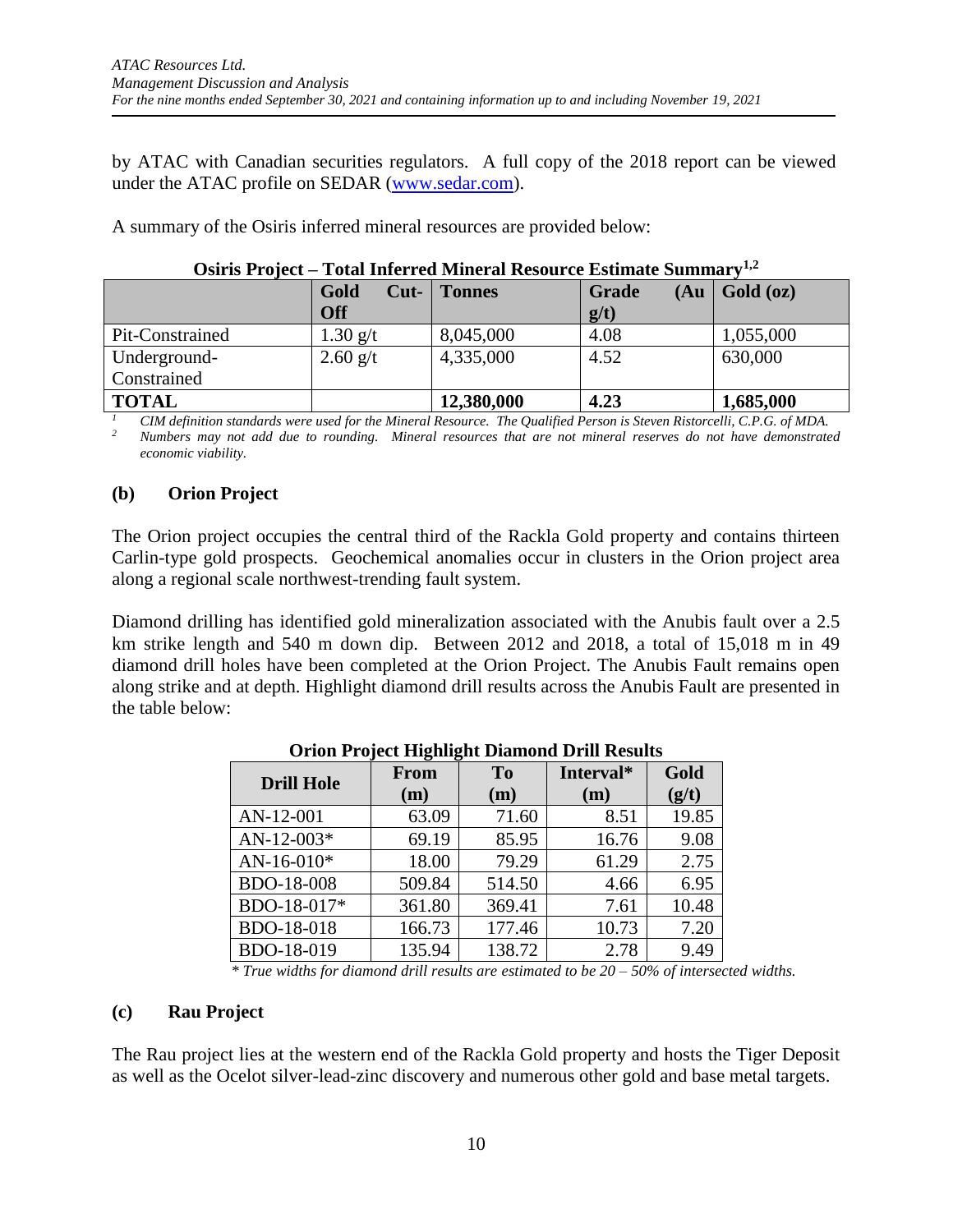Mineralization at the Rau project occurs within a highly prospective geological setting, situated between the regional scale Dawson and Kathleen Lakes Fault Zones. Mineralization styles within the Rau project are diverse and likely related to a broad hydrothermal mineralizing system associated with the Rackla Pluton, located 3 km southeast of the Tiger Deposit.

Work in 2021 at the Rau project included the reclogging and resampling of select historic drill core and the demobilization of drilling equipment.

# (i) Tiger Deposit

The Tiger Deposit is located approximately 55 km northeast of Keno City, Yukon. Current access is by air via a 2,500-foot airstrip located 8 km from the deposit. The Tiger Deposit is a thick north-westerly trending body of carbonate-replacement style gold mineralization hosted by a moderately northeast dipping karsted limestone horizon.

On February 27, 2020, ATAC announced the highlights of an updated Mineral Resource and Preliminary Economic Assessment (the "2020 PEA") for the Tiger Deposit. On April 9, 2020, a National Instrument 43-101 compliant technical report supporting the 2020 PEA was filed by ATAC with Canadian securities regulators. A full copy of the 2020 report can be viewed under the ATAC profile on SEDAR [\(www.sedar.com\)](http://www.sedar.com/). The 2020 PEA outlined Measured and Indicated Mineral Resources of 464,000 ounces of gold at 3.19 g/t gold (in 4.5 Mt). Economic results from the 2020 PEA included a pre-tax NPV(5%) of \$118.2 million and an IRR of 54.5%.

On November 27, 2020, ATAC was notified by the Yukon Government that it had rejected ATAC's permit application to construct a proposed tote road to the Tiger gold deposit to support advanced exploration and feasibility work. The decision document and related materials can be found on the ATAC website [\(www.atacresources.com\)](http://www.atacresources.com/) under the Tote Road tab.

ATAC does not agree with many of the aspects of the government's decision and is seeking clarification on the reasons for denial. In the interim, ATAC continues its dialog with the Yukon Government to determine if it will submit a revised road permit application or take other appropriate action.

## (ii) Bobcat Target

The Bobcat Target is located 4.5 km southeast of the Tiger Deposit. The target hosts narrow high-grade gold-copper distal skarn vein mineralization and is 1.5 km southeast of the Rackla Pluton.

Hand pitting has identified numerous high-grade gold and copper grab samples along a 280 m strike length; including 41.90 g/t gold with 10.55% copper. Highlight diamond drilling results returned 17.75 g/t gold over 0.51 m in RPP-19-002 and 1.53 g/t gold over 6.28 m incl. 173 g/t gold and >10.00% copper over 0.05 m in RPP-19-003.

Numerous geophysical and geochemical targets remain untested in the Bobcat target area.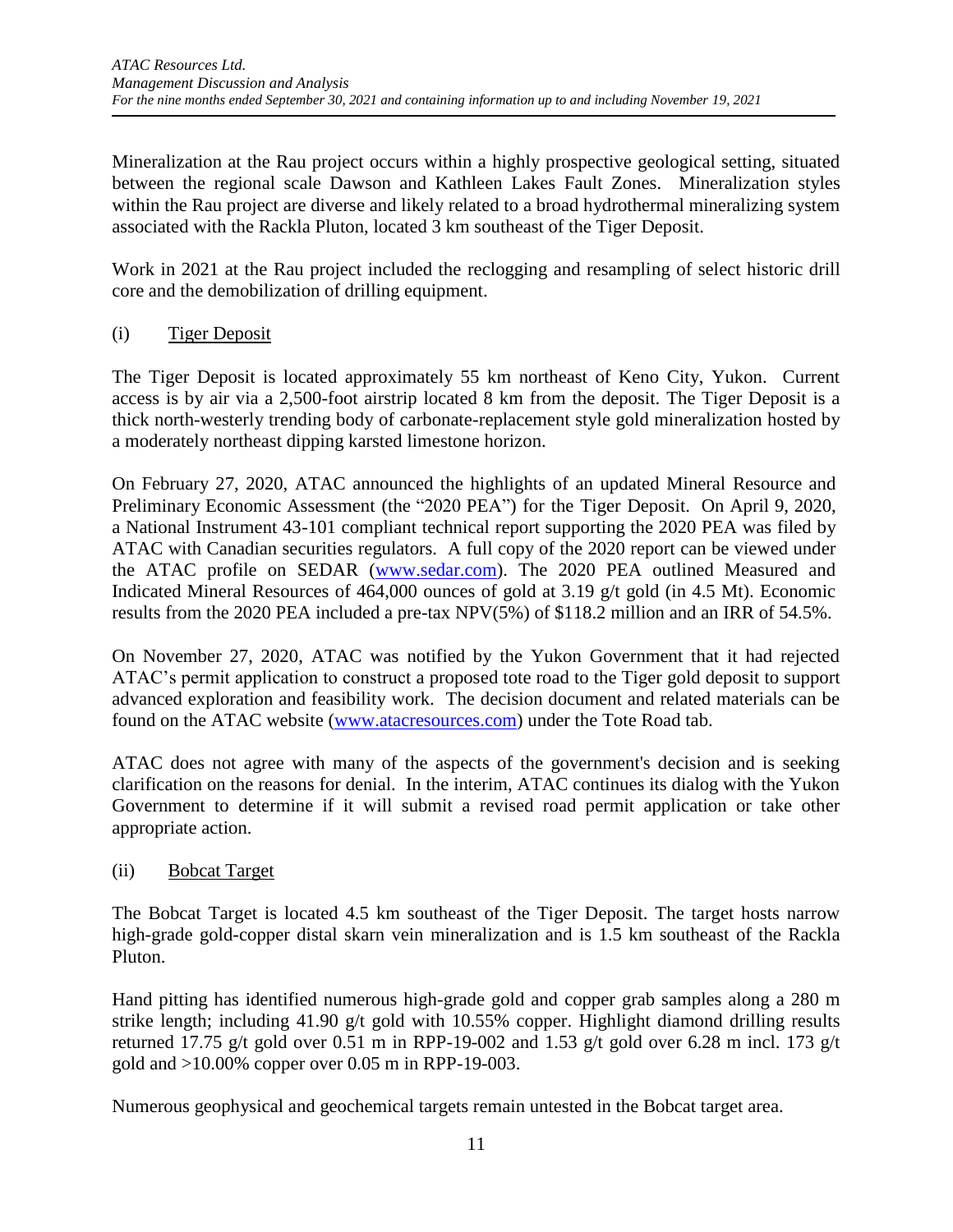### (iii) Spotlight Target

The Spotlight skarn target, located 6.5 km north of Bobcat, hosts a 2.2 km long gold and silver soil anomaly. Limited prospecting has returned grab samples grading up to 7,080 g/t silver and 3.27 g/t gold. Mineralization occurs in limonite bearing quartz veins and brecciated quartzsiderite material, and the target has not yet been drilled.

Abundant tremolite development, in addition to significant hornfels and marble alteration observed in the rocks around Spotlight, indicate high fluid flow, likely from a nearby intrusive system. These observations are supported by the development of gold-copper-tungsten skarn mineralization at the historic Blue Lite occurrence located 1 km to the south of Spotlight.

#### (v) Ocelot Zone

The Ocelot silver-lead-zinc target is located 15 km northwest of the Tiger Deposit, and has seen a total of 4,918 m of drilling in 24 holes during 2010 and 2011. Mineralization consists of medium to coarse grained pyrite and varying concentrations of low iron sphalerite and medium to coarse grained galena.

Drilling to date has identified mineralization over a 230 m strike length and to a depth of 150 m, with a highlight result of 37.91 m of 188.07 g/t silver, 8.69% lead and 6.06% zinc in OS-11-11. Mineralization remains open downdip and possibly along strike to the northeast.

#### (vi) Airstrip Target

The Airstrip target, located 5 km southeast of the Tiger Deposit, hosts an approximately 11.5  $km^2$  gold-in-soil anomaly with values ranging from detection limit up to 2,360 ppb gold. The target area is underlain by phyllite with lesser amounts of quartzite, and mafic to intermediate volcanic and volcaniclastic rocks of the Devonian-Mississippian Earn Group.

Gold mineralization encountered to date occurs within broad zones of highly deformed quartzcarbonate  $\pm$  sericite veins and is disseminated within the phyllite host rock. The veins contain variable amounts of pyrite and arsenopyrite with trace pyrrhotite and are typically oxidized near surface.

In 2020, a total of 1,876 m in 6 diamond drill holes and 1,565 m in 25 RAB drill holes were completed. Highlight diamond drilling results returned 0.51 g/t gold over 46.32 m and 0.24 g/t gold over 101.13 m in AS-20-005.

#### (vii) Val Target

The Val target is a historical high-grade carbonate replacement silver-lead-zinc-copper-plus-orminus-gold occurrence in the Rackla Gold project area. The target was drilled by multiple operators in the 1970s and 1980s, but has received very limited recent work. Historical drilling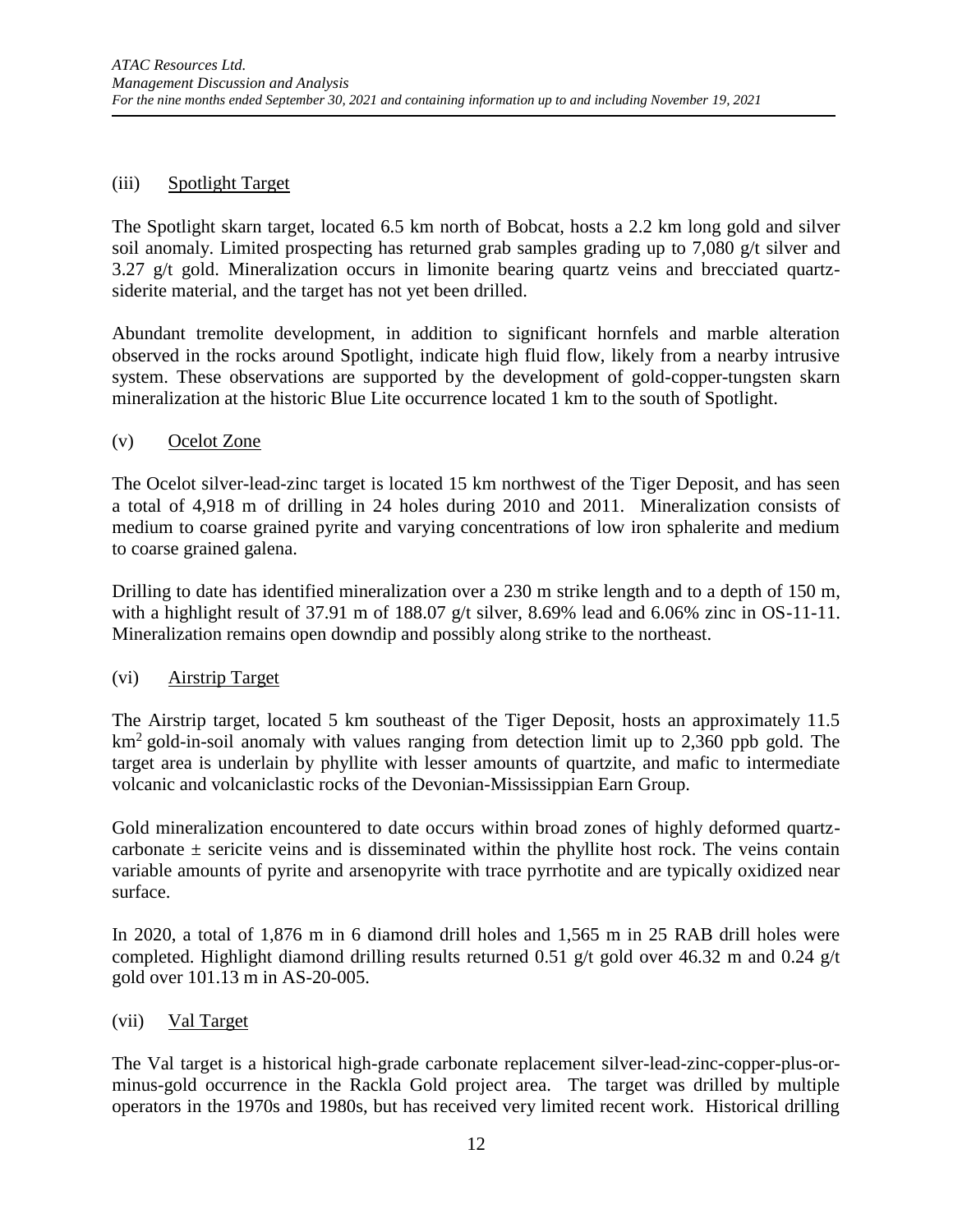highlights include 20.12 m of 703 g/t silver, 15.3% lead and 22.1% zinc in hole 79-16 at the Big Red zone.

Mineralization at Val typically occurs as intermittent galena-tetrahedrite veins, with very high silver grades. Historical work focused on these high-grade lenses but does not seem to have considered bulk tonnage potential. Previous work also neglected gold and copper potential, with limited analysis for these elements.

In 2020, ATAC conducted a broadly spaced rock sampling program across the 150 m by 100 m vegetation anomaly at the Big Red zone. Twenty-seven rock samples were collected and averaged 201 g/t silver, 1.85% lead and 3.43% zinc, strongly supporting the bulk tonnage hypothesis applied to the target.

# **4. Idaho Creek Property**

The 13.9 km<sup>2</sup> Idaho Creek property is located 150 km south of Dawson City and 14 km east of the Casino Cu-Mo-Au porphyry project.

Grid soil sampling at the Idaho property has outlined anomalous gold, silver, lead, arsenic and zinc soil values in four main targets. The anomalous areas are up to 1,200 by 600 m in size and produced soil geochemical values ranging up to 6,550 ppb Au, 122 ppm Ag, 6,180 ppm Pb, 2,620 ppm As, 2,300 ppm Zn and 1,110 ppm Sb.

By agreement dated August 19, 2020, amended November 25, 2020 and October 13, 2021, ATAC granted Makara Mining Corp. ("Makara") an option to acquire a 100% interest in the Idaho Creek property, located 14 km east of Western Copper and Gold's Casino gold-copper porphyry deposit and adjacent to Makara's Rude Creek gold project in central Yukon. Makara can exercise the option by; (i) making aggregate cash payments of C\$150,000; (ii) issuing ATAC an aggregate of 750,000 shares; and (iii) completing C\$2,000,000 in work expenditures by December 1, 2024.

A one-time milestone payment of C\$1.00 per ounce gold equivalent will be paid to ATAC if a mineral resource is identified on the property. ATAC will also retain a 2% net smelter return on the property, one half of which can be purchased by Makara for C\$1,000,000.

# **TECHNICAL REVIEW**

Technical information disclosed in this MD&A has been reviewed by Adam Coulter, M.Sc., P. Geo., a qualified person for the purposes of National Instrument 43-101. Adam Coulter is the Vice President of Exploration of ATAC.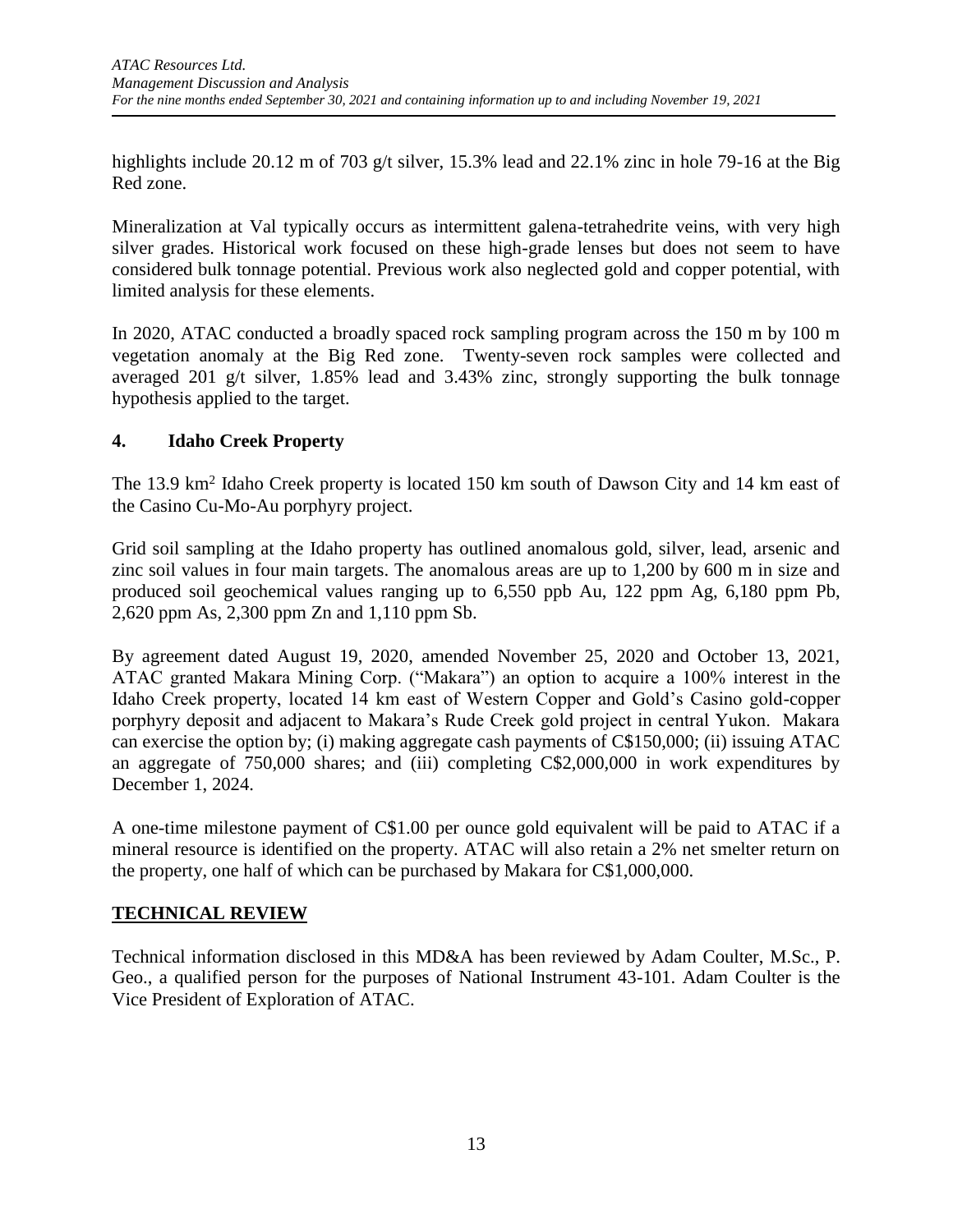|                                                       | <b>December 31, 2020</b> | <b>December 31, 2019</b> | <b>December 31, 2018</b> |
|-------------------------------------------------------|--------------------------|--------------------------|--------------------------|
| Revenues                                              | <b>Nil</b>               | <b>Nil</b>               | <b>Nil</b>               |
| Net (Loss)                                            | (\$102,670,247)          | (\$1,098,047)            | $(\$3,738,812)$          |
| Net (Loss) per<br><b>Share</b><br>- Basic and Diluted | $(\$0.64)$               | $(\$0.01)$               | $(\$0.03)$               |
| <b>Total Assets</b>                                   | \$7,520,860              | \$125,781,329            | \$123,776,498            |
| Total Long-term<br><b>Financial Liabilities</b>       | <b>Nil</b>               | <b>Nil</b>               | <b>Nil</b>               |
| <b>Cash Dividends</b><br>Declared per Share           | <b>Nil</b>               | Nil                      | Nil                      |

# **SELECTED ANNUAL FINANCIAL INFORMATION**

ATAC's net loss for the year ended December 31, 2020 compared to the net loss for the year ended December 31, 2019 increased by approximately \$101,572,000. This increase was predominantly caused by an impairment of the Rackla Gold Property in the amount of \$118,783,685. ATAC also recognized an increase in professional fees in the amount of approximately \$79,000 from the comparative year.

The overall increase in net loss was partially offset by an increase in deferred income tax recovery of approximately \$16,625,000, an increase in gain on marketable securities in the amount of approximately \$393,000 (from a gain of approximately \$158,000 in 2020), as well as a reduction in share-based payments of approximately \$190,000 and a reduction in salaries and benefits of approximately \$94,000.

Based on the presence of certain impairment indicators under IFRS accounting standards, ATAC recorded an impairment of \$118,783,685 on the Rackla Gold property as of December 31, 2020. The impairment is related to the carried value of the Rackla Gold property as shown in the ATAC financial statements and is largely related to exploration expenditures incurred during the years 2006 through 2020. The impairment is a reduction in the carried value of ATAC's exploration expenditures on the property and does not reflect any changes in the exploration potential or corporate interest in continuing to explore the Rackla Gold property in the future.

The primary indicator leading to the required impairment was ATAC's market capitalization being significantly lower than its net assets for a prolonged period of time (i.e., more than three years), in addition to Yukon Government's denial (November 27, 2020) of ATAC's permit application to construct a tote road to its Tiger gold deposit. ATAC has continued its dialogue with the Yukon Government since the permit was denied and is hopeful a resolution acceptable to all parties can be reached. ATAC remains fully permitted to conduct air supported advanced exploration across its Rackla Gold property, as it has in all exploration programs conducted to date. ATAC believes the Rackla Gold property still holds significant value and exploration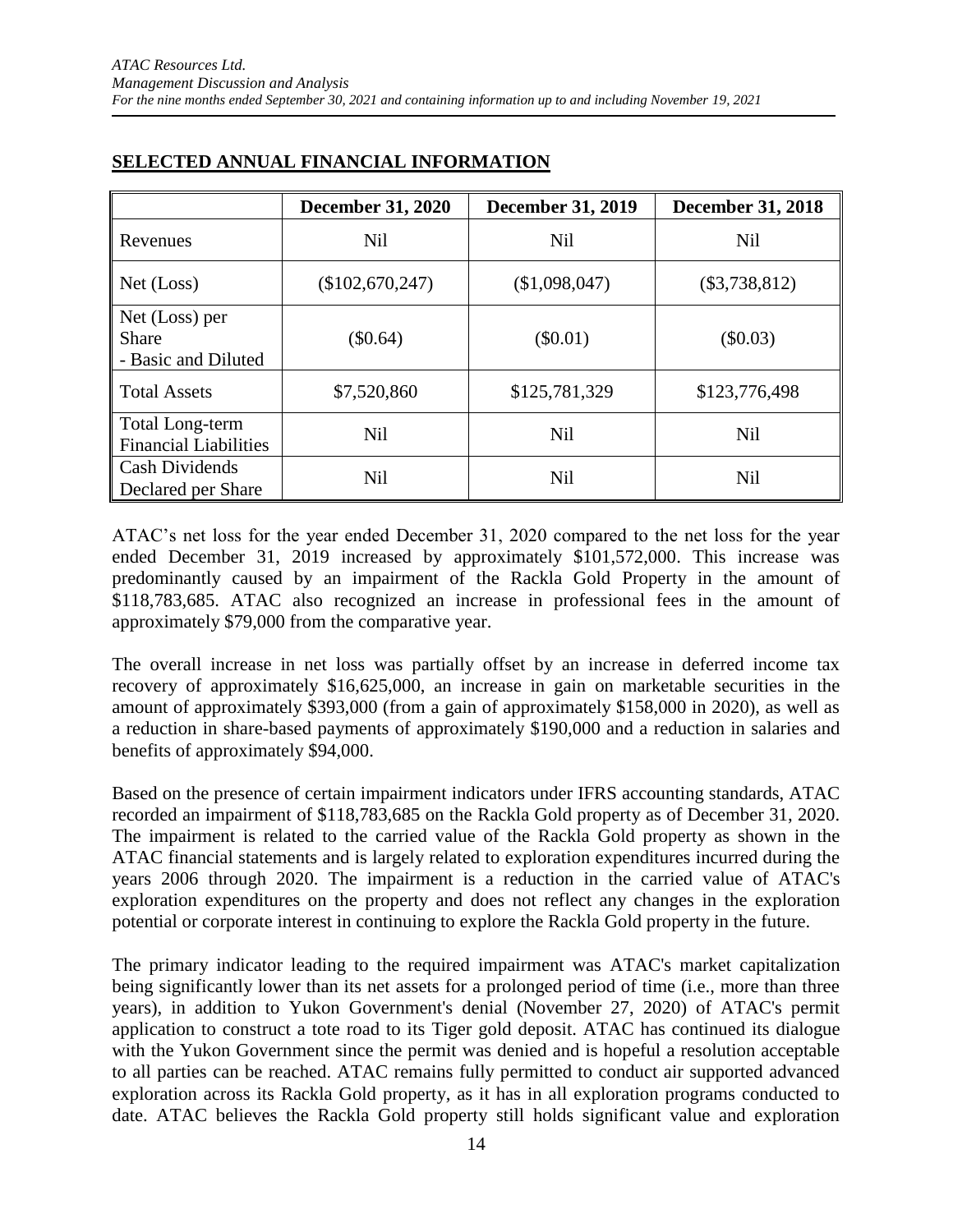opportunity, as demonstrated by the positive Tiger Deposit PEA, significant gold resources at the Osiris Deposit, and numerous other early-stage gold and base metal targets.

## **RESULTS OF OPERATIONS**

The following discussions address the reasons for some of the variations in the quarterly numbers but, as with most junior mineral exploration companies, the results of operations (including interest income and net losses) are not the main factor in establishing the financial health of ATAC. Of far greater significance are the exploration and evaluation assets in which ATAC has, or may earn an interest, its working capital and how many shares it has outstanding. The variation seen over such quarters is primarily dependent upon the success of ATAC's ongoing property evaluation program and the timing and results of exploration activities on its mineral properties, none of which are possible to predict with any accuracy.

There are no general trends regarding ATAC's quarterly results and its business of mineral exploration is not seasonal, as it can work on a number of its properties on a year-round basis (funding permitting). Quarterly results can vary significantly depending on whether ATAC has abandoned any properties or granted any stock options and these are the factors that account for material variations in ATAC's quarterly net losses, none of which are predictable. The write-off of exploration and evaluation assets can have a material effect on quarterly results as and when they occur.

The other major factor which can cause a material variation in net loss on a quarterly basis is the grant of stock options due to the resulting share-based payment charges which can be significant when they arise. General operating costs other than the specific items noted above tend to be quite similar from period to period. The variation in income is related solely to the interest earned on funds held by ATAC, which is dependent upon the success of ATAC in raising the required financing for its activities which will vary with overall market conditions, and is therefore difficult to predict.

## Nine months ended September 30, 2021 compared with nine months ended September 30, 2020

During the nine months ended September 30, 2021, ATAC had a total comprehensive loss of \$838,140 (2020 - \$746,686) or \$0.01 per share (2020 - \$0.00 per share). The following discussion explains the variations in the key components of these numbers. For details of the results of work on, and other activities in connection with, ATAC's exploration and evaluation assets during the current period, see "Exploration Properties".

The significant changes in comprehensive loss from the prior period are as follows:

- Consulting fees of \$90,500 (2020 \$27,300) increased due to an increase in exploration and property evaluation activities undertaken in the current period.
- Investor relations and shareholder information costs of \$54,967 (2020 \$84,343) decreased due to a reduction in marketing and conference activities undertaken in the current period.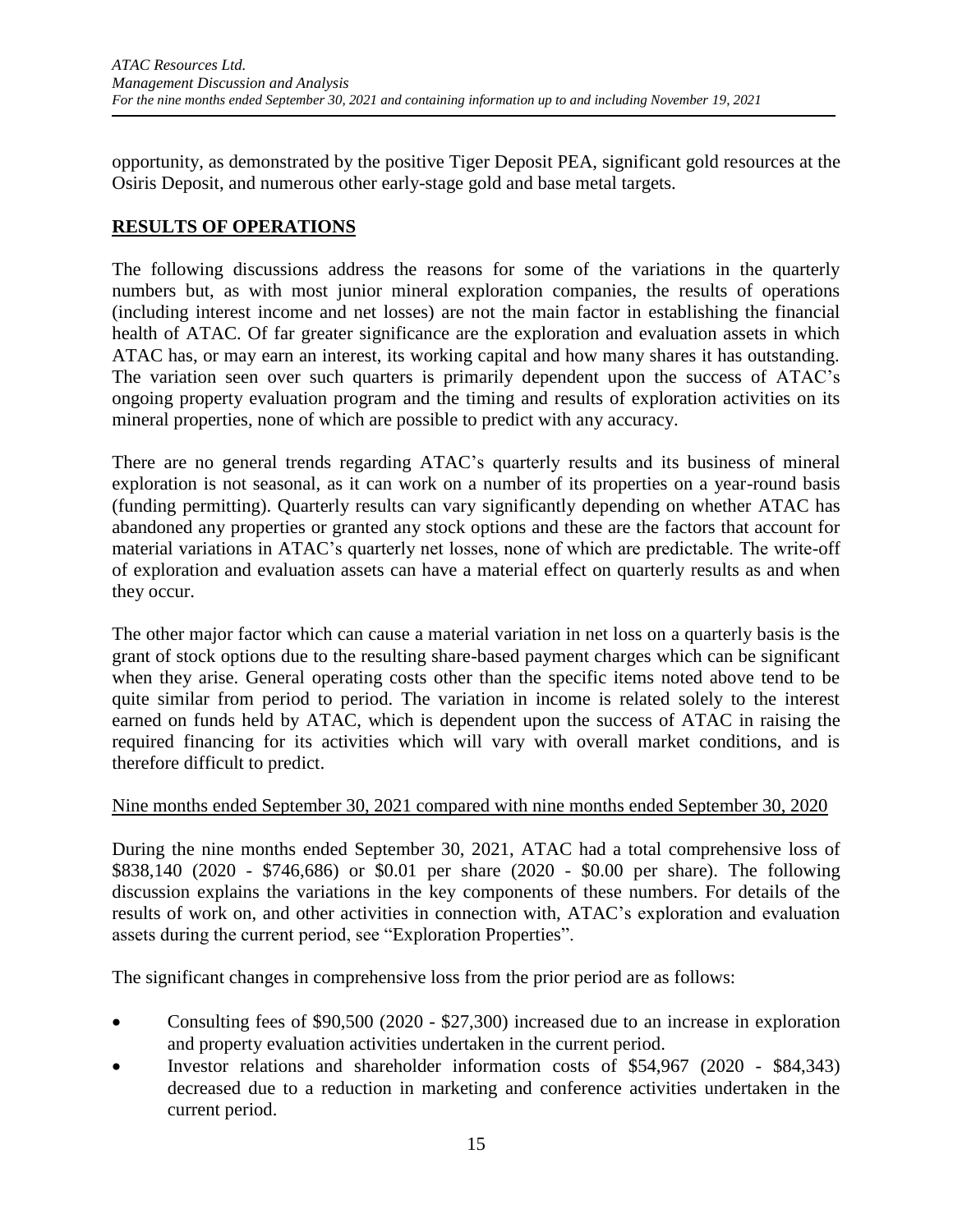- Management, administration and corporation development fees of \$48,470 (2020 -\$52,933) decreased due to a reduction in corporate activities undertaken in the current period.
- Professional fees of \$153,928 (2020 \$91,722) increased and reflect ATAC's corporate activity requirements which can vary over the course of the period.
- Salaries and benefits of \$254,594 (2020 \$194,802) increased over the prior period as a result of staffing changes.
- Share-based payments of  $$149,846$  (2020  $$292,436$ ) were incurred as a result of the vesting of stock options.

Three months ended September 30, 2021 compared with three months ended September 30, 2020

During the three months ended September 30, 2021, ATAC had a total comprehensive loss of \$372,932 (2020 - \$358,536) or \$0.00 per share (2020 - \$0.00 per share).

The significant changes in comprehensive loss from the prior period are as follows:

- Consulting fees of \$13,500 (2020 \$9,000) increased due to increased exploration and property evaluation activities during the current period.
- Investor relations and shareholder information costs of \$35,048 (2020 \$31,153) increased due to an increase in marketing and conference activities undertaken in the current period.
- Management, administration and corporation development fees of \$17,754 (2020 \$12,250) increased due to growth in corporate activities undertaken in the current period.
- Professional fees of \$44,134 (2020 \$23,929) increased and reflect ATAC's corporate activity requirements which can vary over the course of the period.
- Salaries and benefits of \$81,943 (2020 \$70,004) increased over the prior period as a result of an increase in the number of employees.
- Share-based payments of  $$126,677$  (2020 \$50,087) were incurred as a result of the vesting of stock options.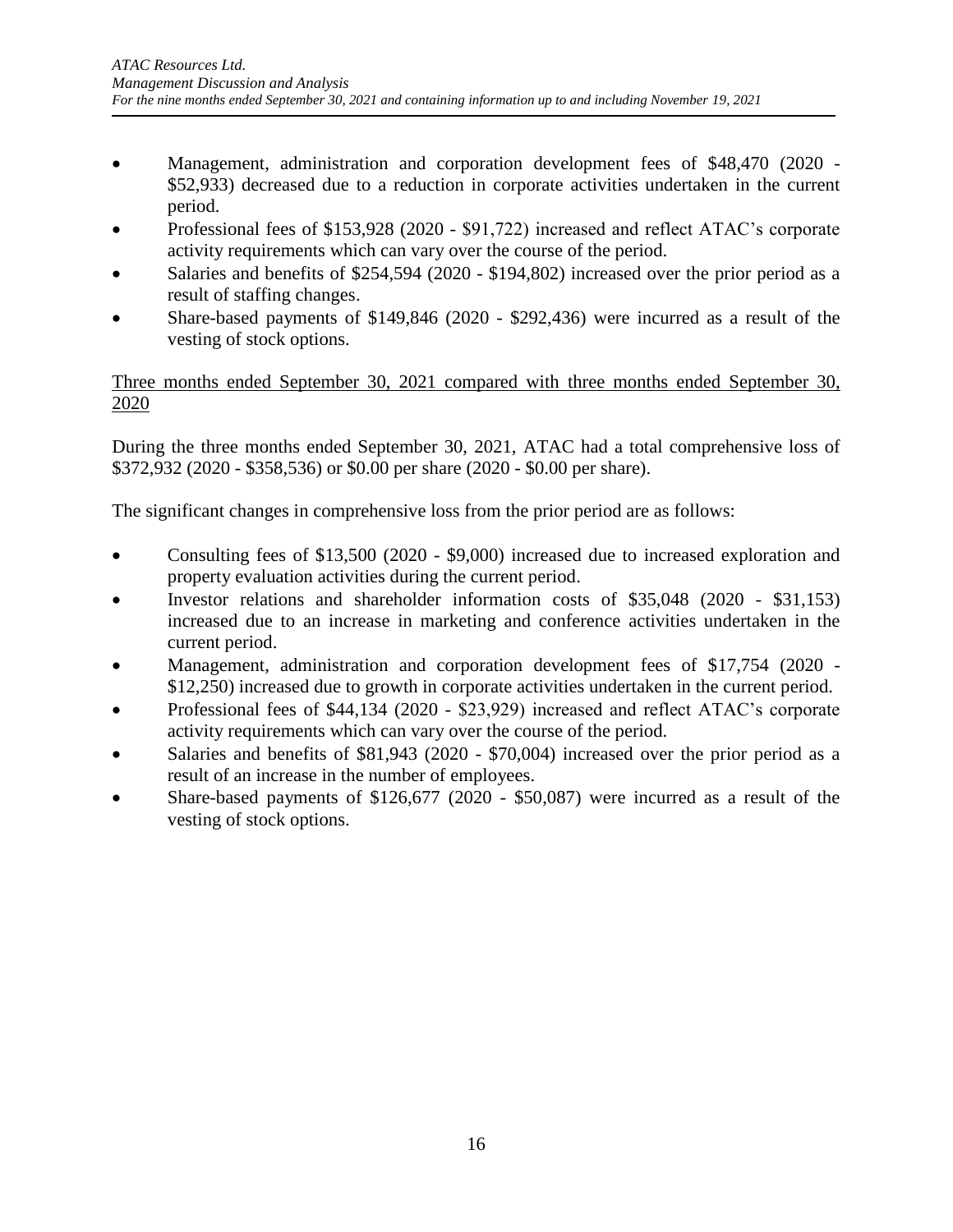# **SUMMARY FINANCIAL INFORMATION**

The following table shows the quarterly results for the past eight quarters:

| <b>Period Ending</b> | <b>Total Assets</b> | Comprehensive<br>Loss | <b>Comprehensive</b><br><b>Loss per Share</b><br>(Basic and<br>Diluted) | <b>Number of</b><br><b>Shares</b><br>Outstanding |
|----------------------|---------------------|-----------------------|-------------------------------------------------------------------------|--------------------------------------------------|
| September 30, 2021   | \$11,044,281        | \$372,932             | \$0.00                                                                  | 184,338,547                                      |
| June 30, 2021        | \$11,069,612        | \$145,634             | \$0.00                                                                  | 184,338,547                                      |
| March 31, 2021       | \$7,135,551         | \$308,167             | \$0.00                                                                  | 162,738,547                                      |
| December 31, 2020    | \$7,520,860         | \$101,923,561         | \$0.63                                                                  | 162,738,547                                      |
| September 30, 2020   | \$127,438,689       | \$358,536             | \$0.00                                                                  | 162,658,547                                      |
| June 30, 2020        | \$126,564,434       | \$32,391              | \$0.00                                                                  | 162,383,547                                      |
| March 31, 2020       | \$125,459,762       | \$355,759             | \$0.00                                                                  | 158,035,720                                      |
| December 31, 2019    | \$125,781,329       | \$310,683             | \$0.00                                                                  | 158,035,720                                      |

The net loss for the quarter ended December 31, 2020 included an impairment charge of \$118,783,685 in relation to the Rackla Gold Property.

#### **LIQUIDITY AND CAPITAL RESOURCES**

To date ATAC has financed its operations through the sale of its common shares. As of September 30, 2021, working capital totalled \$6,648,580 compared to \$6,217,260 at December 31, 2020.

As of September 30, 2021, ATAC owned marketable securities of other publicly traded junior resource companies with a total market value of approximately \$324,000. These securities were acquired by ATAC pursuant to various property option or sales agreements. See "Risks and Uncertainties" and "Forward Looking Statements" for additional information.

ATAC has no source of revenue, income or cash flow. It is wholly dependent upon raising monies through the sale of its common shares to finance its business operations. ATAC expects to raise additional funds through public or private equity funding, joint venture arrangements, bank debt financing or from other sources. There can be no assurances that this capital will be available in amounts or on terms acceptable to ATAC, or at all. Failure to raise additional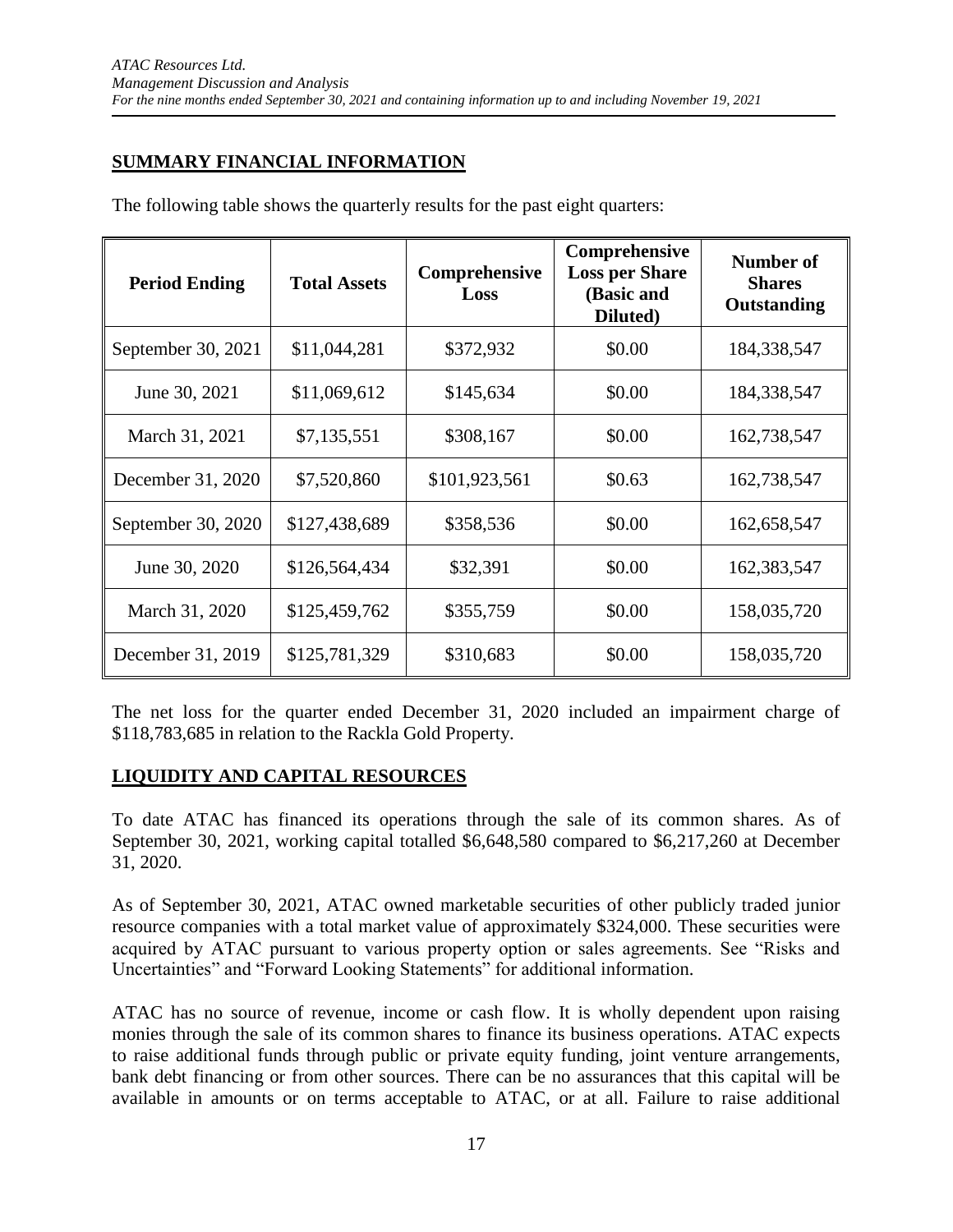financing on a timely basis could cause ATAC to suspend its operation and eventually to forfeit or sell its interest in its mineral properties.

# **USE OF PROCEEDS**

During the nine months ended September 30, 2021, year ended December 31, 2020 and to the date of this MD&A, ATAC completed the following private placements:

- In June 2020, ATAC raised \$1.0 million in gross proceeds through a private placement. Proceeds from the placement were intended to fund exploration on the Rackla Gold property.
- In April 2021, ATAC raised \$1.0 million in gross proceeds through the sale of flowthrough shares. Proceeds from the placement were intended to fund exploration on ATAC's Yukon mineral properties.
- In June 2021, ATAC raised an aggregate of \$3.02 million in gross proceeds through a private placement of common and flow-through units. Proceeds from the placement were intended for general working capital purposes and to fund exploration on the East Goldfield property in Nevada.

The following table sets out a comparison of how ATAC used the proceeds following the closing date, an explanation of the variances and the impact of the variance on the ability of ATAC to achieve its business objectives and milestones.

| <b>Intended Use of Proceeds</b>  | <b>Actual Use of Proceeds</b>                               |
|----------------------------------|-------------------------------------------------------------|
| To advance ATAC's properties     | During the nine months ended September 30, 2021, ATAC       |
| for<br>general<br>and<br>and     | spent \$2,352,940 on property exploration costs, \$153,161  |
| administrative purposes.         | on property acquisition costs, and an additional \$816,433  |
|                                  | on cash general and administrative expenses. During the     |
|                                  | year ended December 31, 2020, ATAC spent \$3,979,793        |
|                                  | on property exploration costs, \$184,553 on property        |
|                                  | acquisition costs and an additional \$828,232 on cash       |
|                                  | general and administrative costs. The amounts raised in the |
|                                  | nine months ended September 30, 2021 and to the date of     |
|                                  | this MD&A will be used to fund exploration activities on    |
|                                  | ATAC's mineral properties, as well as for general working   |
|                                  | capital purposes going forward.                             |
| Explanation of variances and the | The funds raised have been used to as intended, to fund     |
| impact of variances on the       | ATAC's exploration on its mineral properties, and for       |
| ability of ATAC to achieve its   | general working capital purposes.                           |
| business<br>objectives<br>and    |                                                             |
| milestones                       |                                                             |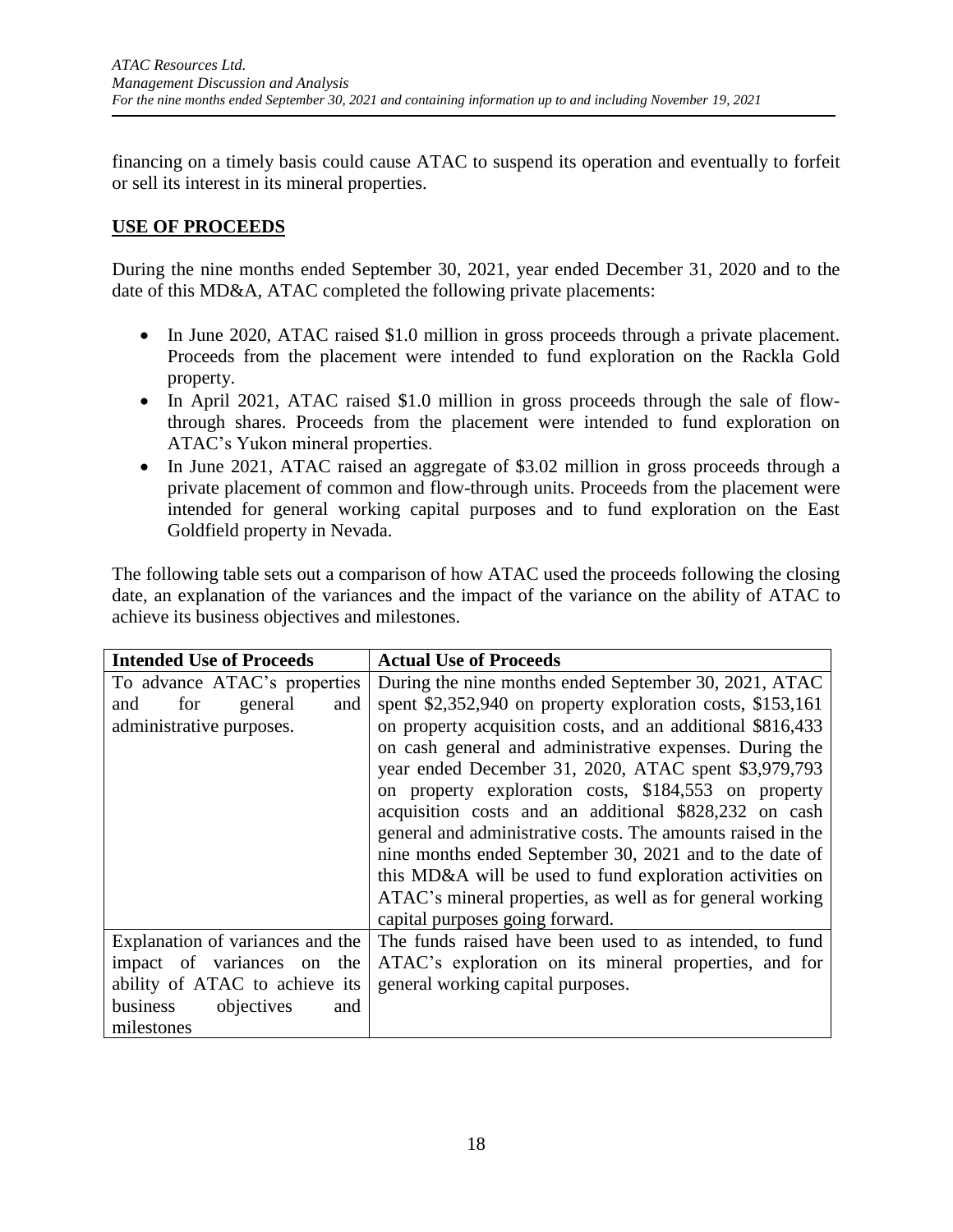## **OFF-BALANCE SHEET ARRANGEMENTS**

ATAC does not utilize off-balance sheet arrangements.

#### **PROPOSED TRANSACTIONS**

 $\blacksquare$ 

There are no proposed transactions as at September 30, 2021 or as of November 19, 2021.

#### **TRANSACTIONS WITH RELATED PARTIES**

The aggregate value of transactions and outstanding balances with key management personnel and Directors and entities over which they have control or significant influence were as follows:

|                                   |                       | For the nine     | For the nine             |
|-----------------------------------|-----------------------|------------------|--------------------------|
|                                   |                       | months<br>months |                          |
|                                   |                       | ended            | ended                    |
|                                   |                       | September        | September                |
|                                   | Classification        | 30, 2021         | 30, 2020                 |
| Archer, Cathro (a)                |                       |                  |                          |
| Geological services               | Property costs        | $\mathcal{S}$    | $\mathcal{S}$<br>869,797 |
| Office and administration         | Office rent           |                  | 57,063                   |
|                                   |                       |                  | 926,860                  |
| Carvest - geological services (b) | Property costs        | 13,050           | 3,915                    |
| Yeadon Law Corp. (c)              | Professional fees     | 70,095           | 41,872                   |
| DBM CPA (d)                       | Professional fees     | 14,500           | 38,800                   |
| D. Goss Corporation (e)           | Consulting fees       | 31,500           | 21,000                   |
| Graham Downs (f)                  | Salaries and benefits | 168,750          | 172,998                  |
| Ian Talbot $(g)$                  | Management fees       | 31,500           | 29,894                   |
| Kenway Mack (h)                   | Consulting fees       | 9,000            | 6,300                    |
| Andrew Carne (i)                  | Property costs and    | 96,250           | 54,649                   |
|                                   | salaries and benefits |                  |                          |
| Adam Coulter (j)                  | Property costs and    | 96,250           | <u>55,595</u>            |
|                                   | salaries and benefits |                  |                          |
|                                   |                       | \$<br>530,895    | \$1,351,883              |

<sup>(</sup>a) Archer Cathro is a geological consulting firm that is a former related party through its management contracts, which confer significant influence over operations. Charges are for property location, acquisition, exploration, management, accounting, office rent and administration.

(c) Glenn Yeadon is a Director and the Company's Secretary. He controls Glenn R. Yeadon Personal Law Corporation ("Yeadon Law Corp."), which provides the Company with legal services.

<sup>(</sup>b) Robert Carne is a Company Director. He controls Carvest Holdings Ltd. ("Carvest"), which provides geological consulting services to the Company.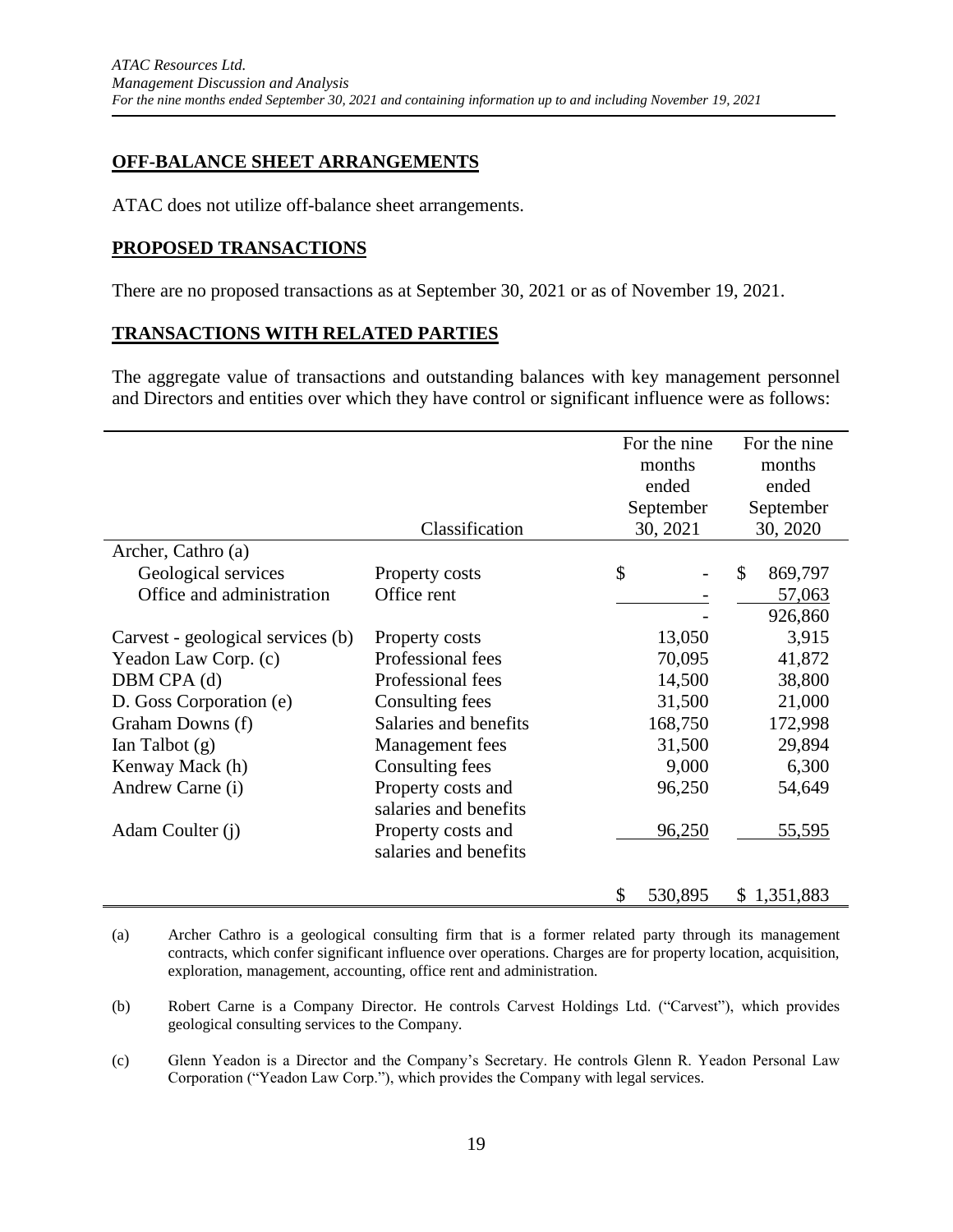- (d) Larry Donaldson is the Company's former CFO. He is a principal of Donaldson Brohman Martin CPA Inc. ("DBM CPA"), a firm in which he has significant influence. DBM CPA provides the Company with accounting and tax services.
- (e) Douglas Goss is a Director and the Company's Chairman of the Board. He controls Douglas O. Goss Professional Corporation ("D. Goss Corporation"), which provides consulting services to the Company.
- (f) Graham Downs is the Company's President and CEO. He is paid a monthly salary and benefits for his services.
- (g) Ian Talbot is the Company's COO. He provides the Company with management services.
- (h) Bruce Kenway is a Company Director and Chairman of the Audit Committee. He is a partner in Kenway Mack Slusarchuk Stewart LLP ("Kenway Mack"), which provides advisory services to the Company.
- (i) Andrew Carne is the Company's Interim CFO and Vice-president of Corporate and Project Development. He is paid a monthly salary for his services with fees allocated between exploration and evaluation expenditures and salaries and benefits expense relative to time spent.
- (j) Adam Coulter is the Company's Vice-president of Exploration. He is paid a monthly salary for his services with fees allocated between exploration and evaluation expenditures and salaries and benefits expense relative to time spent.

All related party balances are unsecured and are due within thirty days without interest.

#### *Stock option transactions with related parties:*

During the nine months ended September 30, 2021, 2,400,000 stock options were granted to key management personnel and directors and had a fair value on issue of \$211,644. The options granted are exercisable at \$0.18 until July 8, 2022 and vest over a one-year period ending July 8, 2022.

During the nine months ended September 30, 2020, 1,695,000 stock options were granted to key management personnel and directors having a fair value on issue of \$201,802. 1,500,000 of the options granted are exercisable at \$0.22 until January 9, 2025. The remaining 195,000 options granted have an exercise price of \$0.20 until April 28, 2025.

During the nine months ended September 30, 2021, 1,150,000 (2020 – 950,000) key management personnel and director stock options having a fair value on issue of \$217,301 (2020 - \$420,093) expired unexercised.

During the nine months ended September 30, 2021,  $675,000$  (2020 – 425,000) management personnel and director stock options having a fair value on issue of \$171,318 (2020 - \$112,690) were surrendered and cancelled.

#### **RISKS AND UNCERTAINTIES**

In conducting its business, ATAC faces a number of risks and uncertainties related to the mineral exploration industry. Some of these risk factors include risks associated with land title,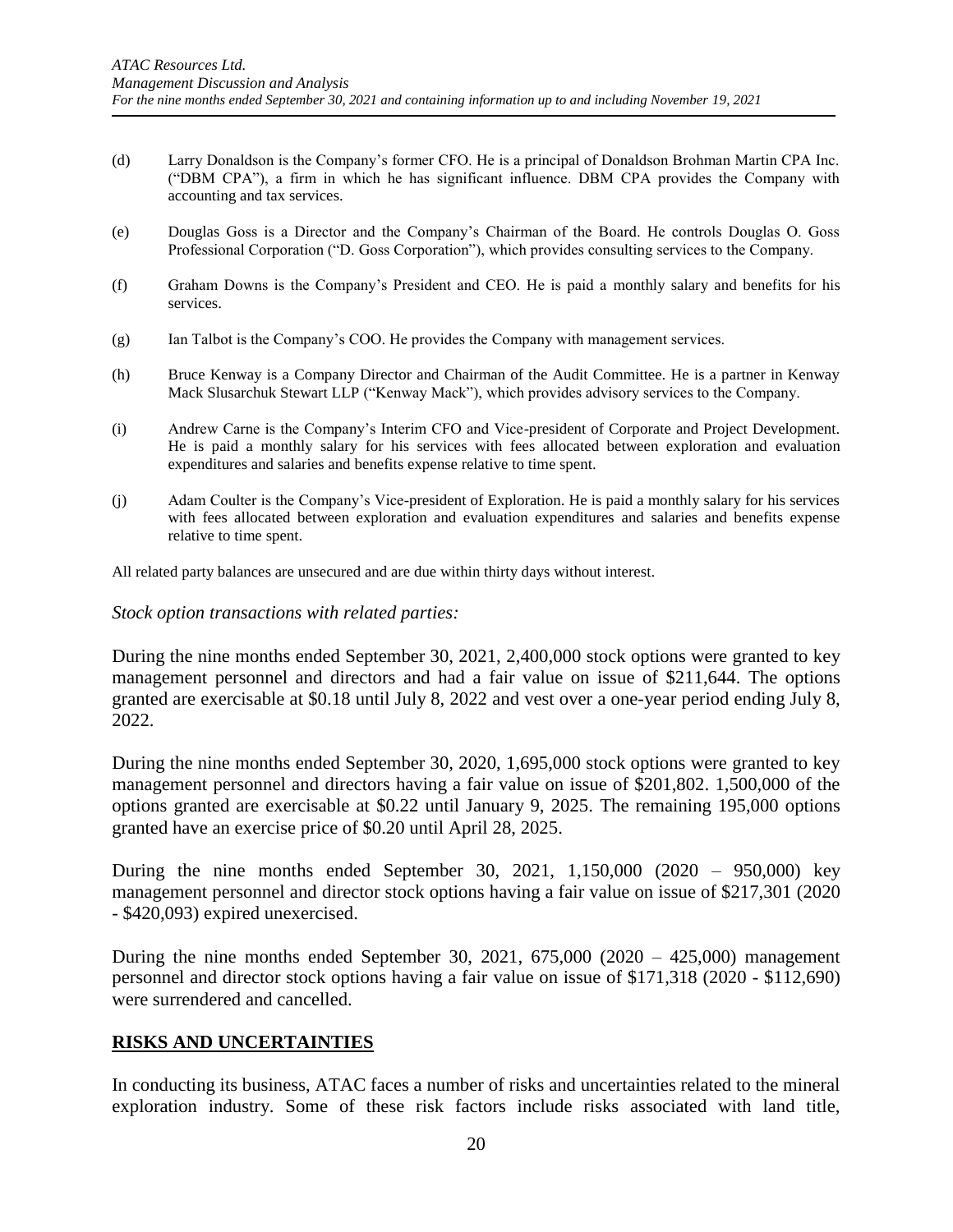exploration and development, government and environmental regulations, permits and licenses, competition, fluctuating metal prices, the requirement and ability to raise additional capital through future financings and price volatility of publicly traded securities.

### (a) Title Risks

Although ATAC has exercised due diligence with respect to determining title to the properties in which it has a material interest, there is no guarantee that title to such properties will not be challenged or impugned. Third parties may have valid claims underlying portions of ATAC's interests. Its claims, permits or tenures may be subject to prior unregistered agreements or transfers or to First Nations land disputes. Title to the claims, permits or tenures comprising ATAC's properties may also be affected by undetected defects. If a title defect exists, it is possible that ATAC may lose all or part of its interest in the property to which such defect relates.

#### (b) Exploration and Development

Resource exploration and development is a highly speculative business, characterized by a number of significant risks including, but not limited to, unprofitable efforts resulting not only from the failure to discover mineral deposits but also from finding mineral deposits that, though present, are insufficient in quantity and quality to return a profit from production.

## (c) Environmental Regulations, Permits and Licenses

ATAC's operations may be subject to environmental regulations promulgated by government agencies from time to time. Environmental legislation provides for restrictions and prohibitions on spills, releases or emissions of various substances produced in association with certain mining industry operations, such as seepage from tailings disposal areas that would result in environmental pollution. A breach of such legislation may result in the imposition of fines and penalties. In addition, certain types of operations require the submission and approval of environmental impact assessments. Environmental legislation is evolving in a manner that means standards are stricter and enforcement, fines and penalties for noncompliance are more stringent.

ATAC's operations are carried out in accordance with various permits including, but not limited to, surface use, surface disturbance and water use. Permits are issued by the territorial or state governmental or municipal agency having jurisdiction over the matter for which a permit is sought. The issuance of an applicable permit is not guaranteed and ATAC's operations may be delayed, suspended or prohibited from commencing if the necessary permits cannot be obtained in a timely manner or at all.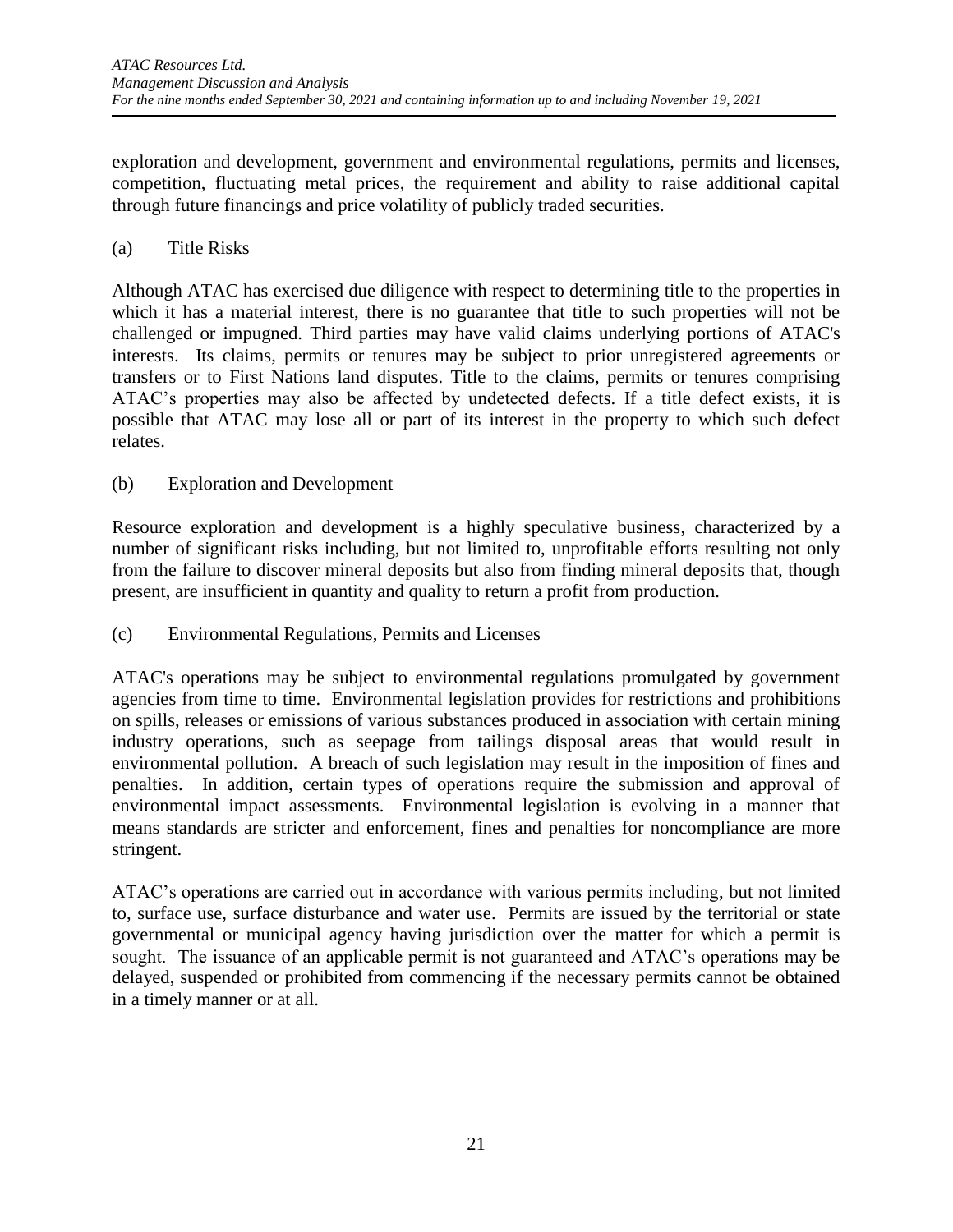### (d) Competition

The mineral exploration industry is intensely competitive in all its phases, and ATAC competes with other companies that have greater financial and technical resources. Competition could adversely affect ATAC's ability to acquire suitable properties or prospects in the future.

#### (e) Fluctuating Metal Prices

Factors beyond the control of ATAC have a direct effect on global metal prices, which have fluctuated widely, particularly in recent years. Consequently, the economic viability of any of ATAC's exploration projects and ATAC's ability to finance the development of its projects cannot be accurately predicted and may be adversely affected by fluctuations in metal prices.

#### (f) Future Financings

ATAC's continued operation will be dependent in part upon its ability to generate operating revenues and to procure additional financing. To date, ATAC has done so through equity financing.

Fluctuations of global equity markets can have a direct effect on the ability of exploration companies, including ATAC, to finance project acquisition and development through the equity markets. There can be no assurance that funds from ATAC's current income sources can be generated or that other forms of financing can be obtained at a future date. Failure to obtain additional financing on a timely basis may cause ATAC to postpone exploration or development plans, forfeit rights in some or all of the properties or joint ventures, or reduce or terminate some or all of the operations.

(g) Price Volatility of Publicly Traded Securities

In recent years, particularly in response to the COVID-19 pandemic, global securities markets have experienced a high level of price and volume volatility, and the market prices of securities of many companies have experienced wide fluctuations in price that have not necessarily been related to the operating performance, underlying asset values or prospects of such companies. There can be no assurance that continual fluctuations in price will not occur. It may be anticipated that any quoted market for the common shares of ATAC will be subject to market trends and conditions generally, notwithstanding any potential success of ATAC in creating revenues, cash flows or earnings. The value of the common shares of ATAC will be affected by market volatility.

(h) COVID-19 Pandemic

On March 11, 2020, the World Health Organization recognized the novel coronavirus ("COVID-19") as a global pandemic. ATAC continues to evaluate the impact of COVID-19, which could create significant uncertainty for ATAC and its operations. Travel restrictions between British Columbia and Yukon Territory, the Canadian jurisdictions in which ATAC operates have been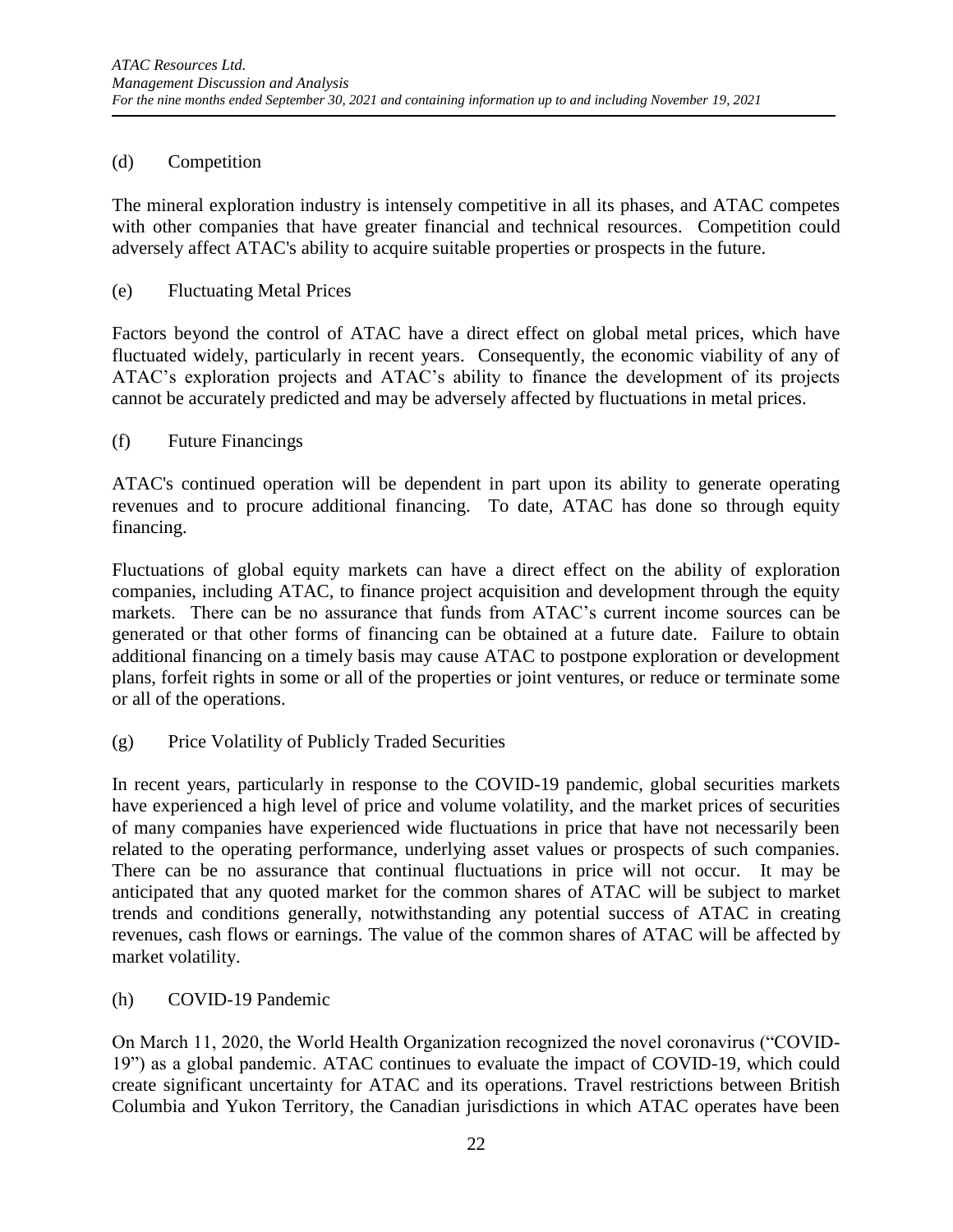lifted and the requirements of self-isolation and social distancing to control the spread of the virus have been somewhat relaxed in both jurisdictions. Despite the relaxation of many COVID-19 related restrictions, ATAC management and contractors continue to operate in accordance with local and Provincial or Territorial COVID-19 safety protocols.

ATAC also carries out mineral exploration project in Nevada, United States of America. Essential travel across the shared international border is currently permitted and includes work and study, critical infrastructure support, economic services and supply chains, health, immediate medical care, and safety and security. Trade and business travel has continued to operate across the international border during the global pandemic and ATAC's operations in the United States have been largely unaffected. ATAC's operations in the United States have been and continue to be carried out in accordance with local and State of Nevada COVID-19 safety protocols.

# **CRITICAL ACCOUNTING ESTIMATES AND FINANCIAL INSTRUMENTS**

ATAC prepares its financial statements in conformity with IFRS. ATAC lists its significant accounting policies and its financial instruments in Notes 2 and 15 respectively, to its annual audited consolidated financial statements for the year ended December 31, 2020. Of the accounting policies, ATAC considers the following policy to be the most critical to the reader's full understanding and evaluation of ATAC's reported financial results.

### Deferred Exploration Costs

ATAC is in the exploration stage with respect to its investment in natural resource properties and accordingly follows the practice of capitalizing all costs related to each exploration project, until such time as the project is put into commercial production, sold or abandoned. Management reviews capitalized costs on its mineral properties for signs of impairment both quarterly and annually and will recognize impairment in value based upon current exploration results and upon management's assessment of the future probability of profitable revenues from production on the property or proceeds from the sale or option of the property.

## **ADDITIONAL DISCLOSURE FOR VENTURE ISSUERS WITHOUT SIGNIFICANT REVENUE**

Additional disclosure concerning ATAC's general and administrative expenses and resource property costs is provided in ATAC's Condensed Consolidated Interim Statements of Comprehensive Loss and Note 6 contained in its condensed consolidated interim financial statements for the nine months ended September 30, 2021 that is available at [www.sedar.com](http://www.sedar.com/) under the ATAC profile or on ATAC's website at [www.atacresources.com.](http://www.atacresources.com/)

# **MANAGEMENT AND BOARD OF DIRECTORS**

There were no changes to the ATAC board of directors or management during the three months ended September 30, 2021. Effective October 1, 2021, James Gray was appointed to the ATAC board of directors.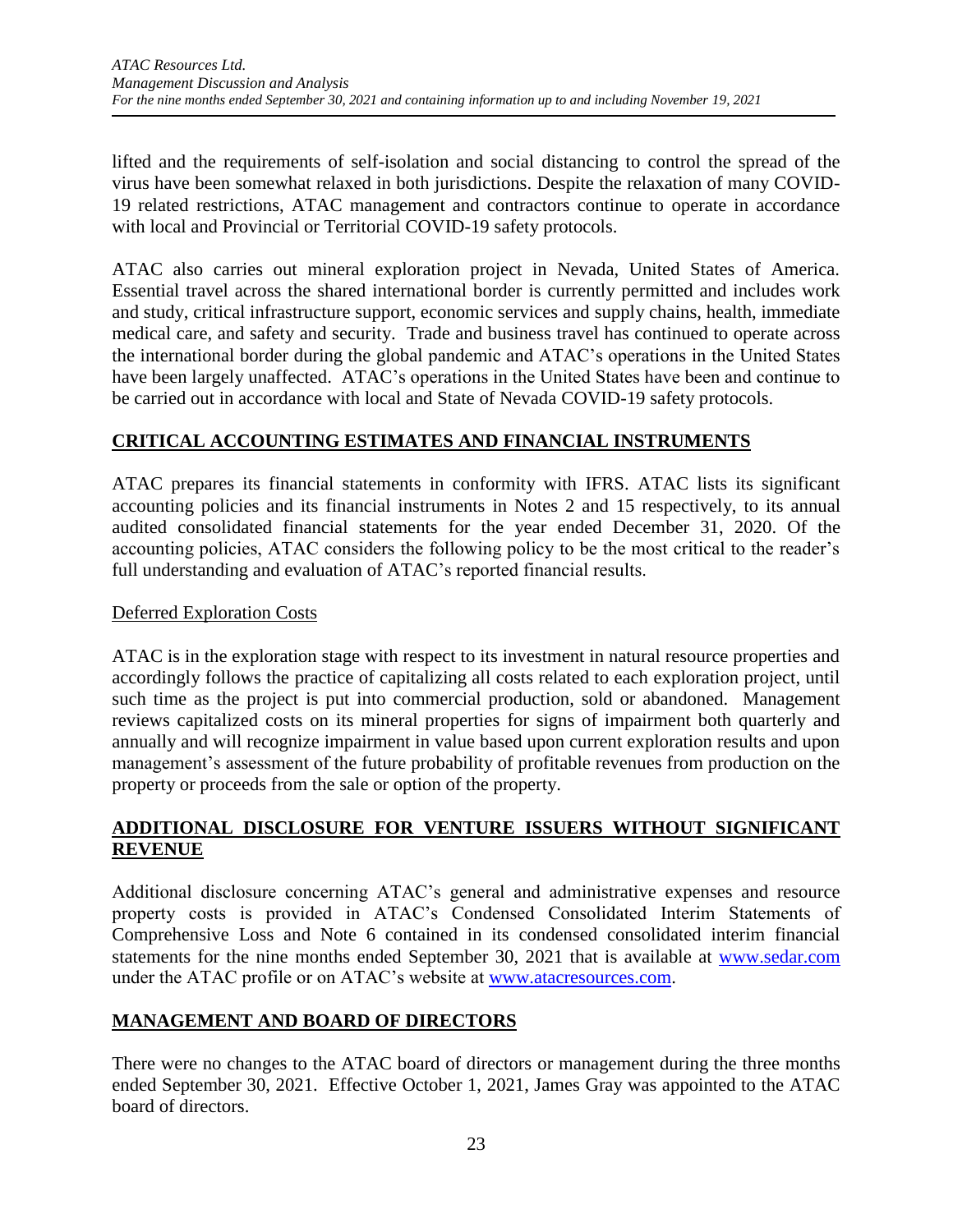# **INVESTOR RELATIONS**

All investor relations functions are performed by ATAC management and employees.

# **SHARE CAPITAL INFORMATION**

The authorized share capital of ATAC consists of the following classes of shares:

- (a) an unlimited number of common shares without par value; and
- (b) an unlimited number of Class A preferred shares with a par value of \$1.00 each.

As at November 19, 2021, the following common shares, options and share purchase warrants were outstanding:

|                                      |             | <b>Exercise</b> |                    |
|--------------------------------------|-------------|-----------------|--------------------|
|                                      | # of Shares | <b>Price</b>    | <b>Expiry Date</b> |
| <b>Issued and Outstanding Common</b> | 184,338,547 |                 |                    |
| <b>Shares</b>                        |             |                 |                    |
|                                      | 2,110,000   | \$0.55          | May 26, 2022       |
|                                      | 2,640,000   | \$0.55          | February 1, 2023   |
|                                      | 1,605,000   | \$0.30          | February 4, 2024   |
|                                      | 100,000     | \$0.30          | February 4, 2024   |
| <b>Stock Options</b>                 | 1,725,000   | \$0.22          | January 9, 2025    |
|                                      | 195,000     | \$0.20          | April 28, 2025     |
|                                      | 100,000     | \$0.17          | April 8, 2026      |
|                                      | 2,950,000   | \$0.18          | July 8, 2026       |
|                                      | 250,000     | \$0.18          | July 8, 2026       |
|                                      | 11,675,000  |                 |                    |
|                                      | 2,173,914   | \$0.27          | June 30, 2022      |
|                                      | 260,870     | \$0.23          | June 30, 2022      |
| Warrants                             | 5,253,572   | \$0.28          | March 22, 2022     |
|                                      | 9,259,478   | \$0.24          | June 25, 2024      |
|                                      | 16,947,834  |                 |                    |
| <b>Fully Diluted</b>                 | 212,961,381 |                 |                    |